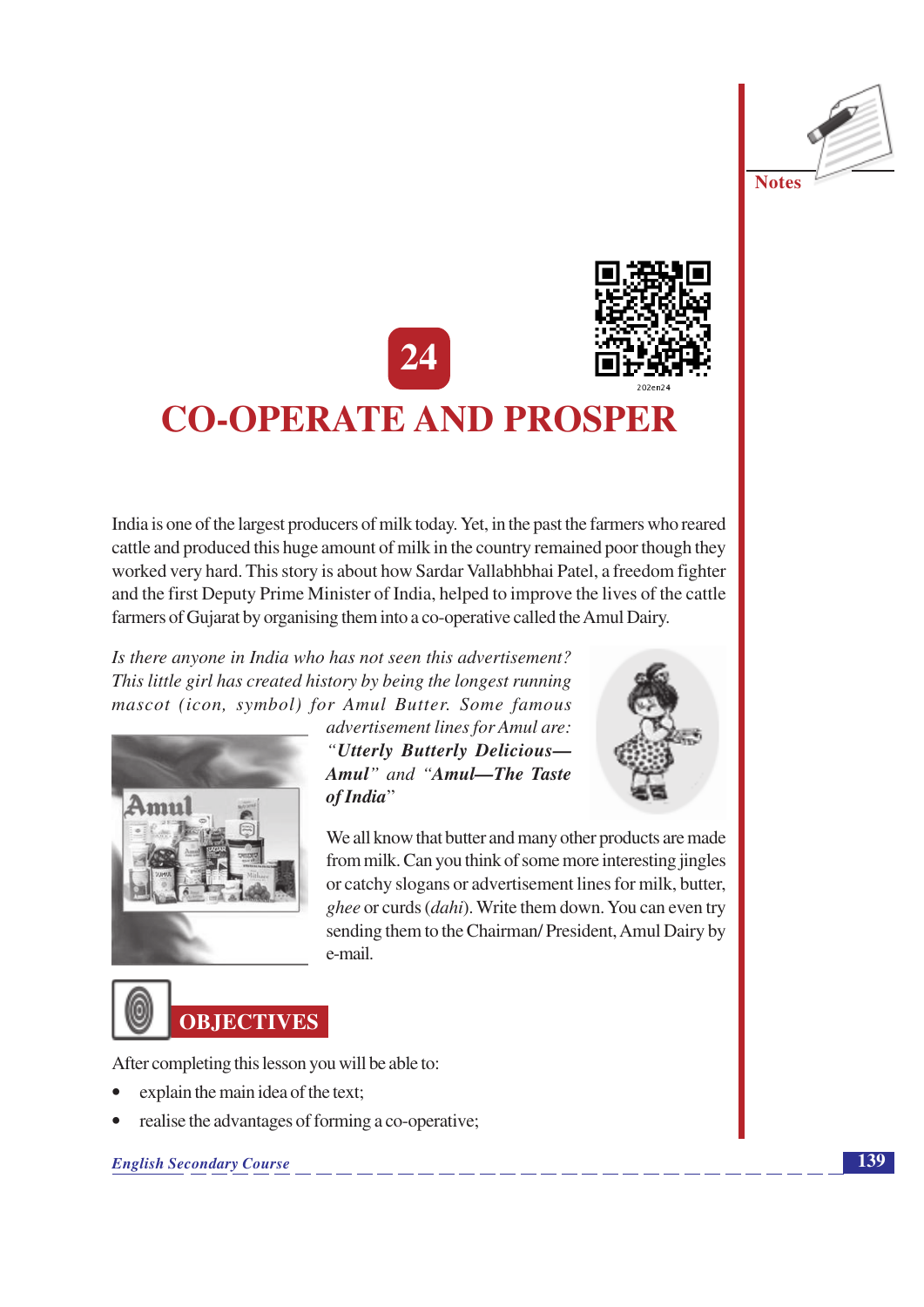

learn the value of self governance and co-operative living;

- develop awareness of some military and civilian awards, and
- identify, value and recognise positive qualities in others.
- deduce the meaning of difficult words and phrases and use them effectively;
- use homophones correctly in written sentences;
- enhance your vocabulary of phrases;
- use different types of pronouns effectively;
- use infinitives both with and without 'to';
- learn to make nouns from verbs and adjectives;
- write a process;
- interpret the information in a factual table and complete a written description;

# 24.1 LET US READ THE TEXT

(With Sardar Vallabhbhai Patel's strong support, the cattle farmers of Gujarat were brought together in a co-operative group. This not only improved their lives a lot, but also led to the setting up of one of India's most successful industries. It also made Gujarat one of the richest and most developed states of India. What is a cooperative? How does it work? Read the story to find out ...)

The people of Gujarat were mostly farmers. They reared cattle but remained poor. Despite their hard work, they always remained in want. The poor plight of these farmers moved the heart of the Iron Man of India, Sardar Vallabhbhai Patel. He was determined to bring prosperity into their lives. So, he decided to organise them into a co-operative force and provide them with a steady source of income. This task was assigned to Mr. Tribhuvandas Patel. He united the disorganised farmers and started a co-operative dairy unit. This system of co-operative effort eliminated the middlemen who harassed and exploited the ignorant farmers. But Tribhuvandas Patel found it difficult to compete with a British dairy in Mumbai.

At this point of time it was kind providence that brought a young energetic, intelligent and ambitious Indian engineer, trained in America, to work at the dairy research institute, Anand. Tribhuvandas sought this clever young man's assistance. This young man was none other than Verghese Kurien. He helped Tribhuvandas to set up a processing plant. This marked the birth of Amul and the rest is history. Shall we trace the history and the man who made this history? It tells how he strove incessantly in order to expand Amul milk unit. It also tells us about how through his relentless efforts, the dream of Vallabhbhai Patel was fulfilled.

reared: to look after determined: to take a firm decision assistance: help plight: condition strove incessantly: worked hard continuously relentlessly: tirelessly/

unyielding prosperity: good fortune, wealth

steady: continuous

harassed: caused mental pain by creating problems for someone exploited: oppressed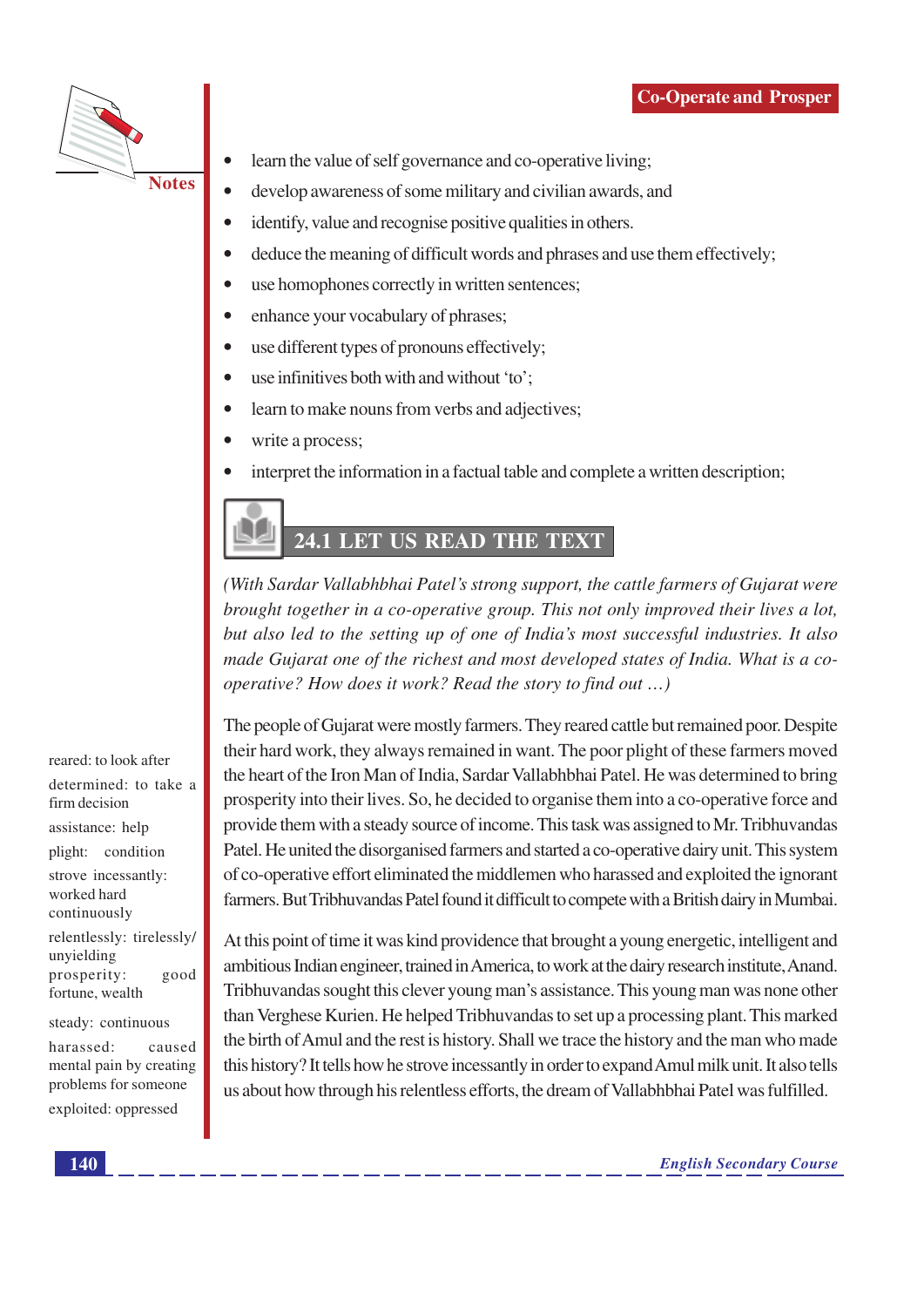#### **Co-Operate and Prosper**

Dr. Verghese Kurien was born in Calicut on 26th November 1921. He got his first degree in physics and he studied B.E. Mechanical Engineering at the University of Madras. He went on a scholarship to the USA and passed M.S degree with distinction. He was also very good at cricket, tennis and boxing.

When he returned to India, he joined the Government Dairy at Anand in Gujarat as a Dairy Engineer. But he felt it was not a challenging job for him. So he agreed to help Mr. Tribhuvandas Patel in setting up a milk processing plant. This was how the Amul Dairy came into existence in Gujarat.

Dr. Verghese Kurien developed the Amul Dairy Unit into the largest co-operative dairy in India. As a result of Dr. Kurien's relentless efforts, the poor milk producers were protected from being exploited. The farmers came to appreciate the spirit of co-operation in addition to acquiring marketing skills. He introduced various reforms in the administration of Amul Dairy. He proposed to distribute half of its profits to the milk producers as dividend. Dr. Kurien's reforms improved the rural economy considerably. This proves the saying, "The woman who owns a buffalo celebrates Diwali every day."

Dr. Kurien made India the largest milk producer of the world. Dr. Kurien established the National Dairy Development Board (NDDB) and designed the "Operation Flood **Programme.**" Dr. Kurien may rightly be called the "Architect of Modern Dairy Industry" and the "**Father of the White Revolution**". He has been honoured with very high civilian awards such as Padmashri and Padmabhushan. His achievements were recognised internationally and he was awarded the presitigious Ramon Magasaysay Award for community leadership.

Dr. Kurien has succeeded in keeping the wolf from the doors of our farmers. His efforts have made the Indian farmer healthy, wealthy, cheerful and wise.

Thanks to Dr. Kurien that our children today are blessed with quality milk, butter and cheese, not to forget the chocolates and ice cream.



1. Given in the box below are the names of some of the awards given to people for excellence in different areas. Arrange them in the correct order in the columns in the given table. Start with the highest honour in each column. There will be fewer names in some columns. Some awards have been entered into the correct columns for you.



**Notes** 

administration: management

dividend: a share of the profits

the woman who keeps a buffalo celebrates Diwali every day: by keeping the middlemen away cattle owners are no longer poor. Selling milk has proved to be profitable

prestigious: very important, impressive

keep the wolf from the doors: keep hunger and poverty away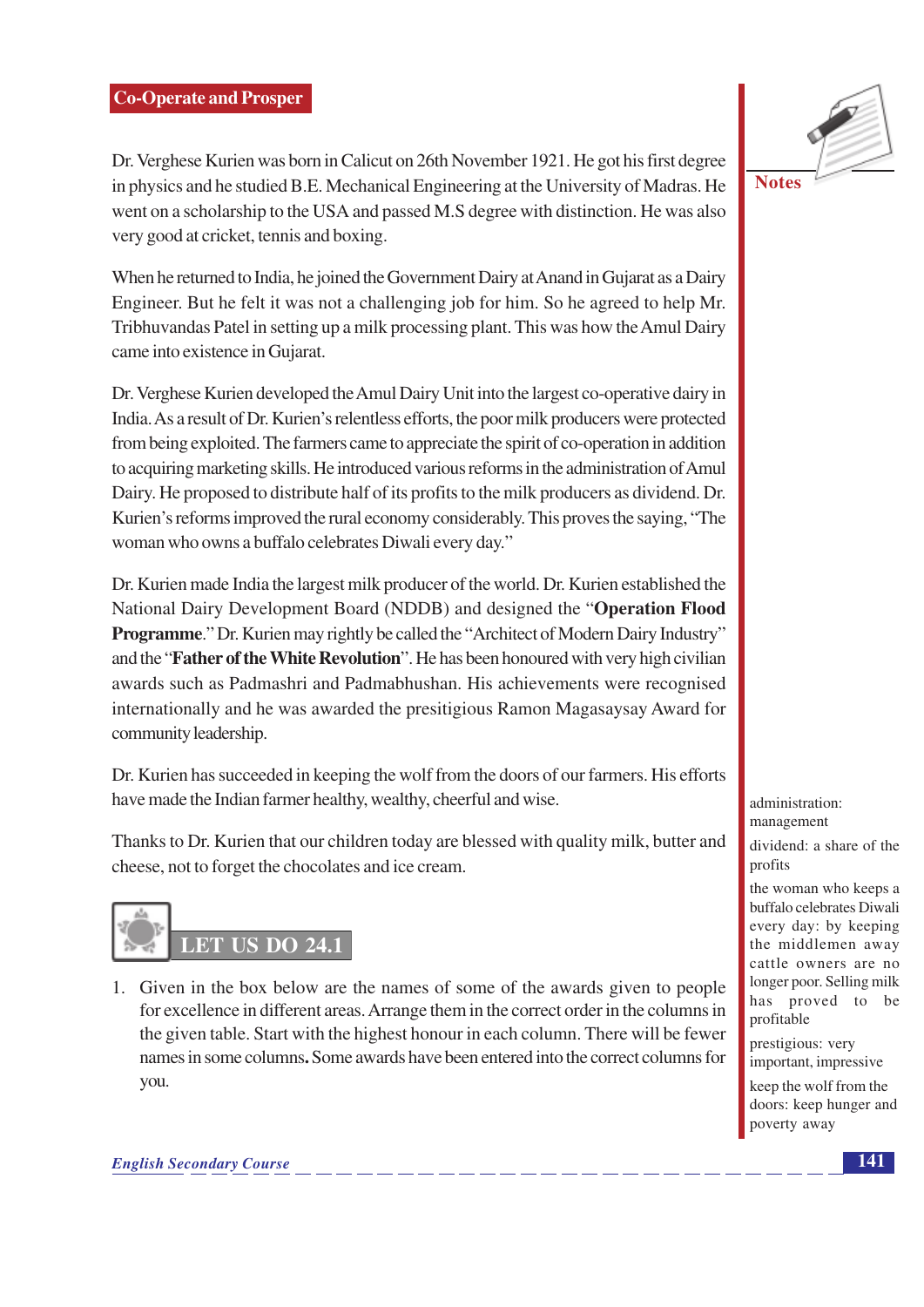

| <b>Bharat Ratna</b> | Dronacharya Award     |
|---------------------|-----------------------|
| Param Vir Chakra    | Jnanpith Award        |
| Padma Vibhushan     | Padma Bhushan         |
| Dhyanchand Award    | Padma Shri            |
|                     |                       |
|                     | Sahitya Academy Award |

| <b>Military Awards</b> | Civilian Awards | <b>Sports Awards</b> | Film Awards | <b>Literary Awards</b>      |
|------------------------|-----------------|----------------------|-------------|-----------------------------|
| Param Vir Chakra       |                 |                      |             |                             |
|                        |                 | Dronacharya<br>Award |             | Sahitya<br>Academy<br>Award |
|                        |                 |                      |             |                             |
|                        | Padma Shri      |                      |             |                             |

Now try to conduct a quiz on this with your friends.

2. Look at the picture of the medal given to the Param Vir Chakra awardee.

# Activity for you to do:

- Form a club of like-minded people. Give it a name.
- Design a medal. (Note: the medal must have a design on both sides)
- Arrange an event or ceremony where you could  $\bullet$ honour people who have achieved excellence in different fields such as bravery or extraordinary courage, sports, helping others, planting trees, keeping the environment clean, waste recycling and so on.
- Make a medal for each field of excellence.



Param Vir Chakra

- Lay down guidelines for the selection of awardees in each category based on:
	- what special deeds or acts the persons have done
	- how these acts benefitted a person or people in your society /community/ neighbourhood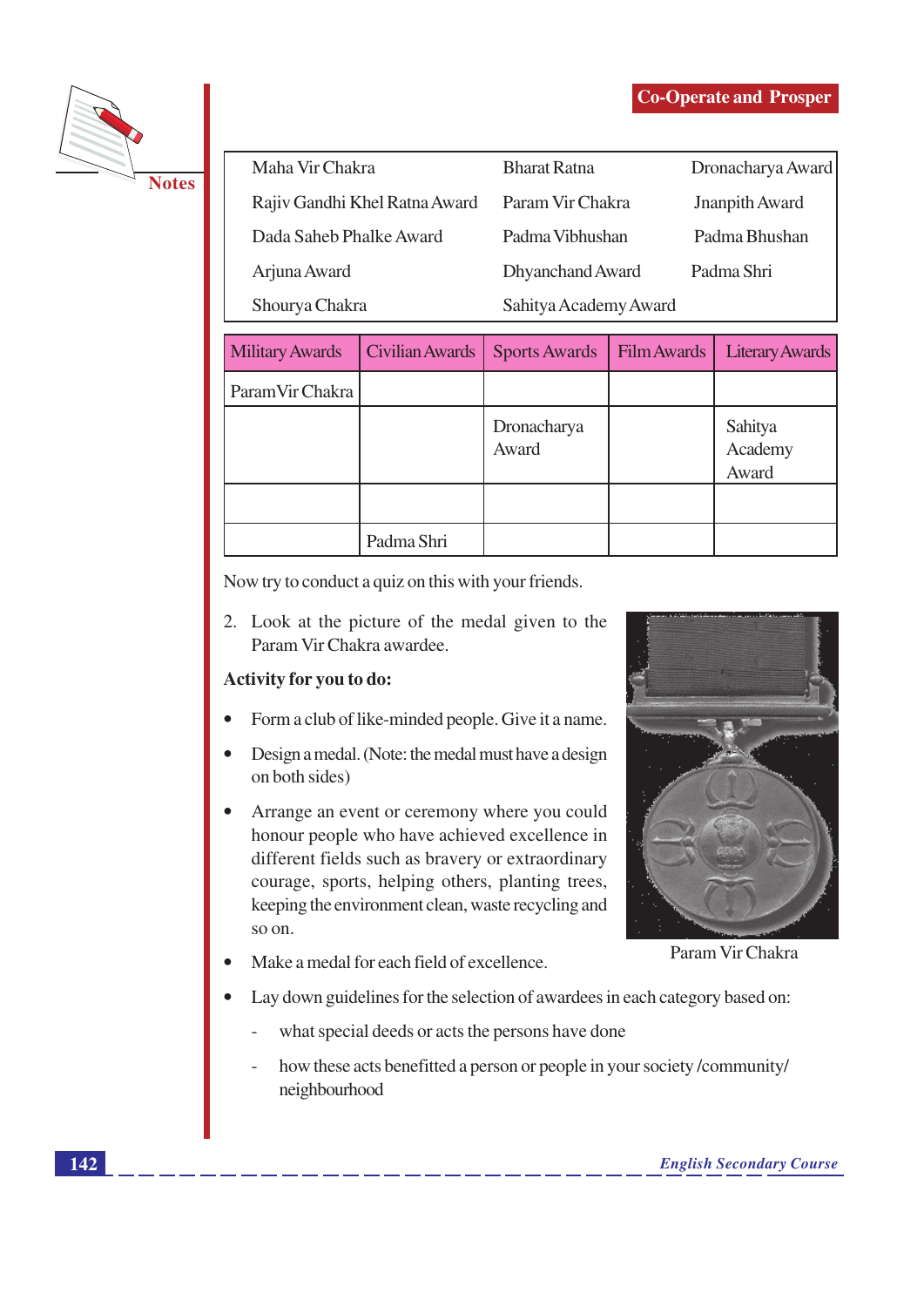#### **Co-Operate and Prosper**

- Make the people of your neighbourhood aware of your decision by putting up posters, making announcements, talking to people or visiting houses to inform and explain.
- Decide the date on which the club will confer the medals (awards). If possible invite an important person or a senior citizen of the neighbourhood to present the medals.
- Read out the achievements of the person or persons who receive the medal.

# 24.2 LET US UNDERSTAND THE TEXT

# 24.2.1 PART 1

Do you know of anyone who was once unhappy for some reason, but is now a happy person because a well meaning, wise and intelligent person had a great idea and showed the way to improve his or her life? In this unit Sardar Vallabhbhai Patel feels sad to see the unhappy condition of the poor cattle-owning farmers of Gujarat who work hard but remain poor because they are cheated by middle-men. In this part of the story you will read how Sardar Vallabhbhai Patel formed Co-operatives.



- I. Complete the following statements by ticking the correct choice.
	- 1. The chief means of livelihood of the farmers discussed in the above passage was:
		- a. weaving cloth.
		- b. cattle rearing.
		- c. growing food crops.
		- d. trading in sheep and other cattle.
	- 2. The narrator says the farmers in Gujarat worked very hard but they were always in want. The phrase 'always in want' means that:
		- a. they could not make both ends meet (the money they earned was not enough to meet even their basic needs).
		- b. their demands were never ending.
		- c. they were greedy.
		- d. they wanted to work harder and harder.

 $\overline{143}$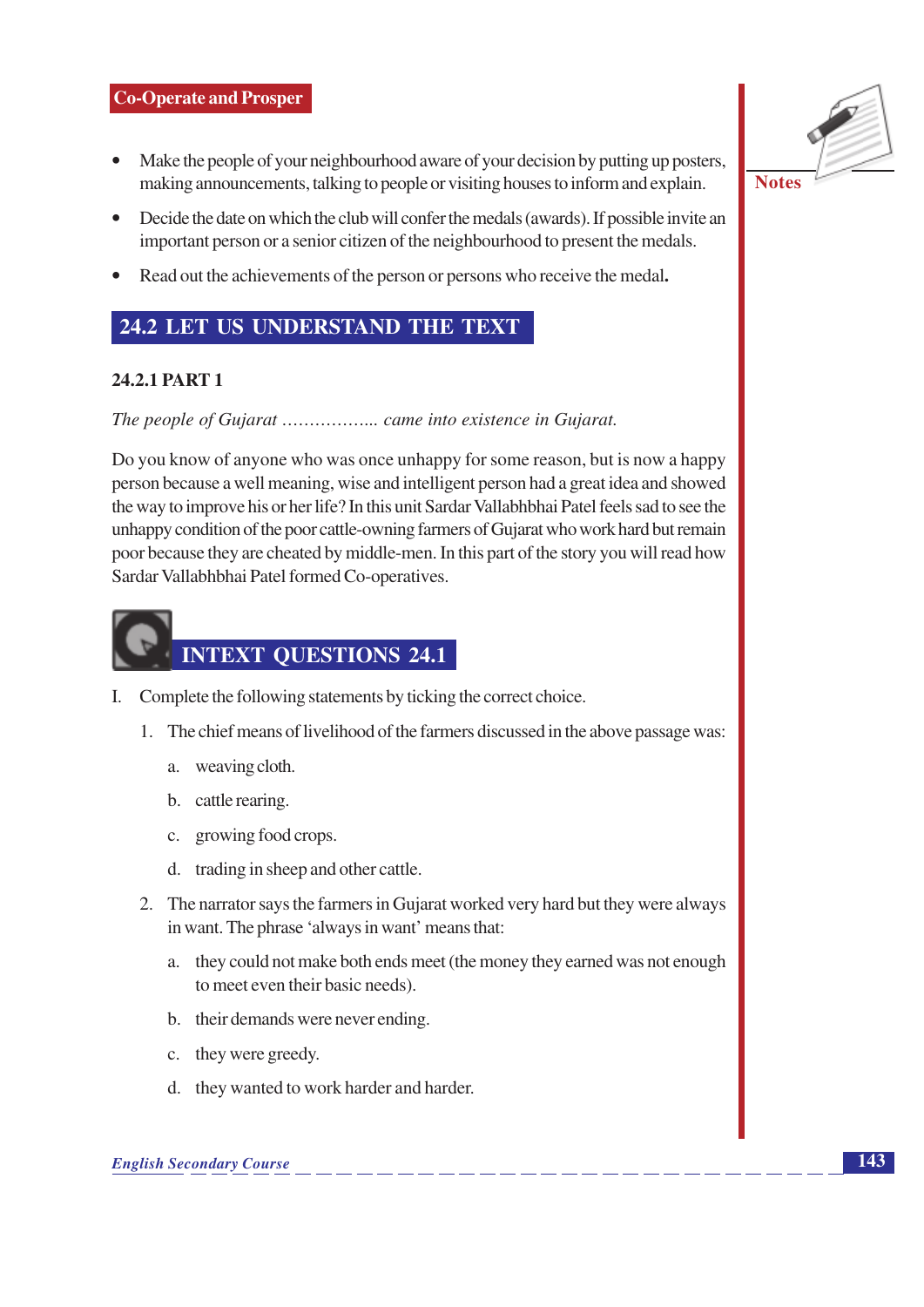

- 3. Sardar Vallabhbhai Patel wanted to bring prosperity into their lives. He planned to do so by:
	- a. beautifying their villages.
	- b. giving them modern facilities.
	- c. opening more schools.
	- d. organising them into a collective group which would do business collectively and share the profits.
- 4. Tribhuvandas was employed by Sardar Vallabhbhai Patel to:
	- a. train the villagers to preserve and market milk.
	- b. check that they were not being cheated by middlemen.
	- c. organise them into a co-operative.
	- d. to ensure that no one exploited or harassed anyone.
- 5. By saying "This marked the birth of Amul Dairy and the rest is history" the narrator means that
	- a. the Amul Dairy plant was the first one to be set up in India.
	- b. the Amul Dairy was set up and its success story afterwards is so well known to everyone that it does not need to be told or stated.
	- c. the people of Gujarat took part in the historical Freedom Movement of India.
	- d. after the dairy started functioning with the help of the farmers' co-operative, they were no longer poor.
- 6. The farmers were disorganised because
	- a. they were poor.
	- b. they were uneducated and simple minded.
	- c. they were always fighting amongst themselves.
	- d. they were lazy.
- II. Answer the following questions in one or two sentences each.
	- 1. What is the role of middlemen?
	- 2. Why did Sardar Vallabhbhai Patel want to eliminate 'middlemen'?
	- 3. What difficulty did Tribhuvandas face?
	- 4. Why did Dr Kurien give up his government job?
- III. Read the sentences given below. They are from the text. What do the underlined words mean? Tick the word that you think is correct. You may refer to a dictionary if necessary.
	- 1. This task was **assigned** to Mr. Tribhuvandas Patel.
		- a) to sign on a paper b) to select someone
		- c) to give a responsibility to someone d) some sort of work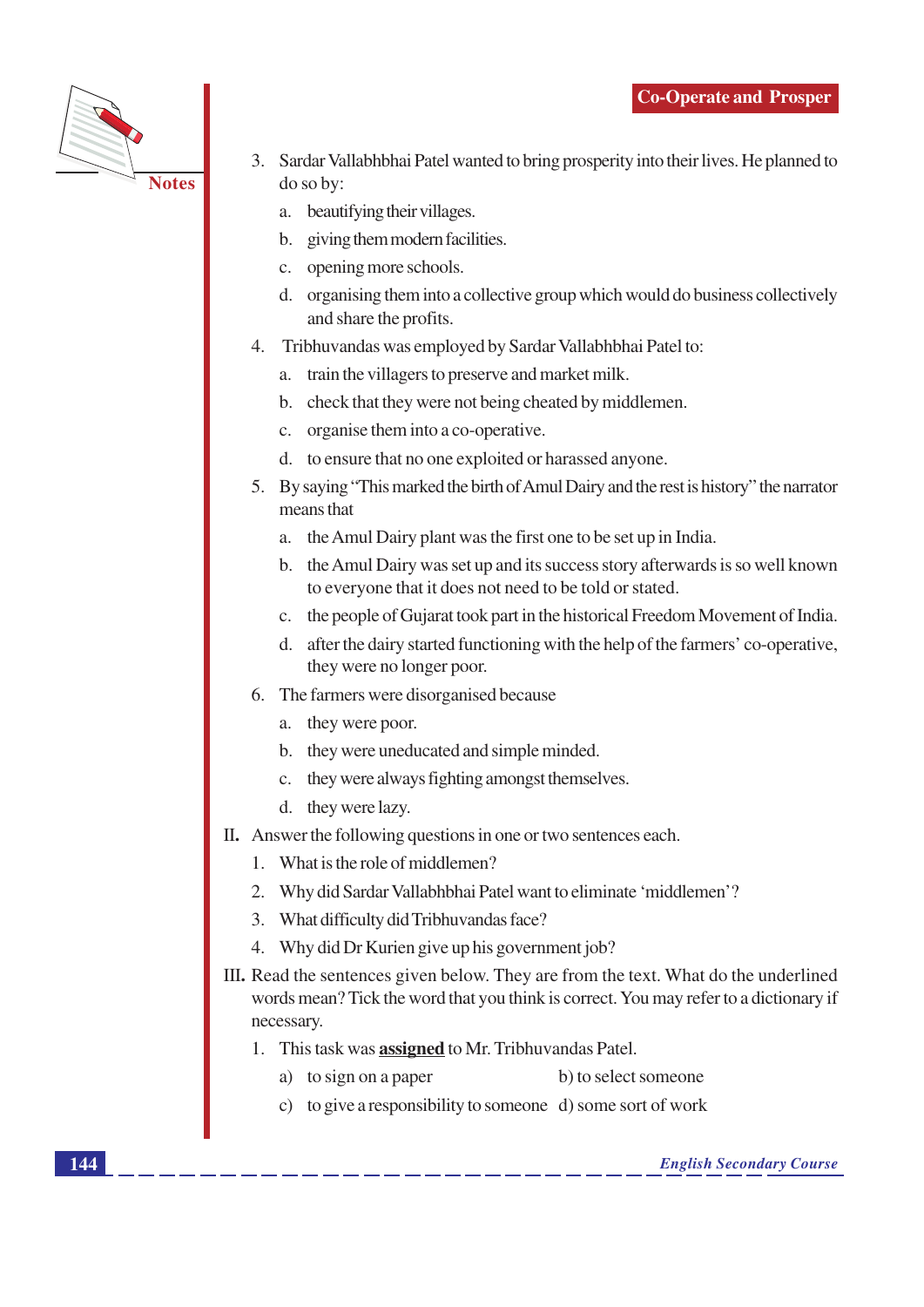#### **Co-Operate and Prosper**

2. This system of co-operative effort **eliminated** the middlemen.

| a) to kill | b) to remove |
|------------|--------------|
|            |              |

- c) to defeat d) to punish
- 3. It was kind **providence** that brought a young energetic, intelligent and ambitious Indian engineer, trained in America, to work at the dairy research institute.
	- a) chance or luck b) to provide for
	- c) a messenger of God d) a friend
- IV. In the following pairs of sentences, the underlined words have been taken from the text. Only one sentence in each pair uses the underlined word correctly. Identify the correct sentence in each pair by putting a tick mark against it. One example has been done for you.

#### **Example:**

- Mother Teresa was saddened to see the plight of the helpless orphans and destitutes.
- Mother Teresa was satisfied to see the plight of the orphans.
- 1. a. India's prosperity will depend upon the sincerity and quality of education of its people.
	- b. India's prosperity is due to its large population.
- 2. a. The middlemen were salaried middle class people.
	- b. The middlemen were traders who purchased things from villagers at low prices and sold them in the market at higher prices.
- 3. a. There was an acute shortage of milk supply in the market. One could see harassed mothers waiting in long queues to get some milk for their babies.
	- b. The villagers were happy after the village *goonda* harassed them.

# LET US LEARN NEW WORDS 24.1

#### **Heart phrases**

Read the following sentence.

The poor plight of these farmers **moved the heart** of the Iron Man of India, Sardar Vallabhbhai Patel

'Moved the heart' is a phrase which means felt sad for someone or empathised with someone

What do the phrases in Column A mean? Match them with their correct meaning given in Column B. You may refer to a dictionary if necessary.

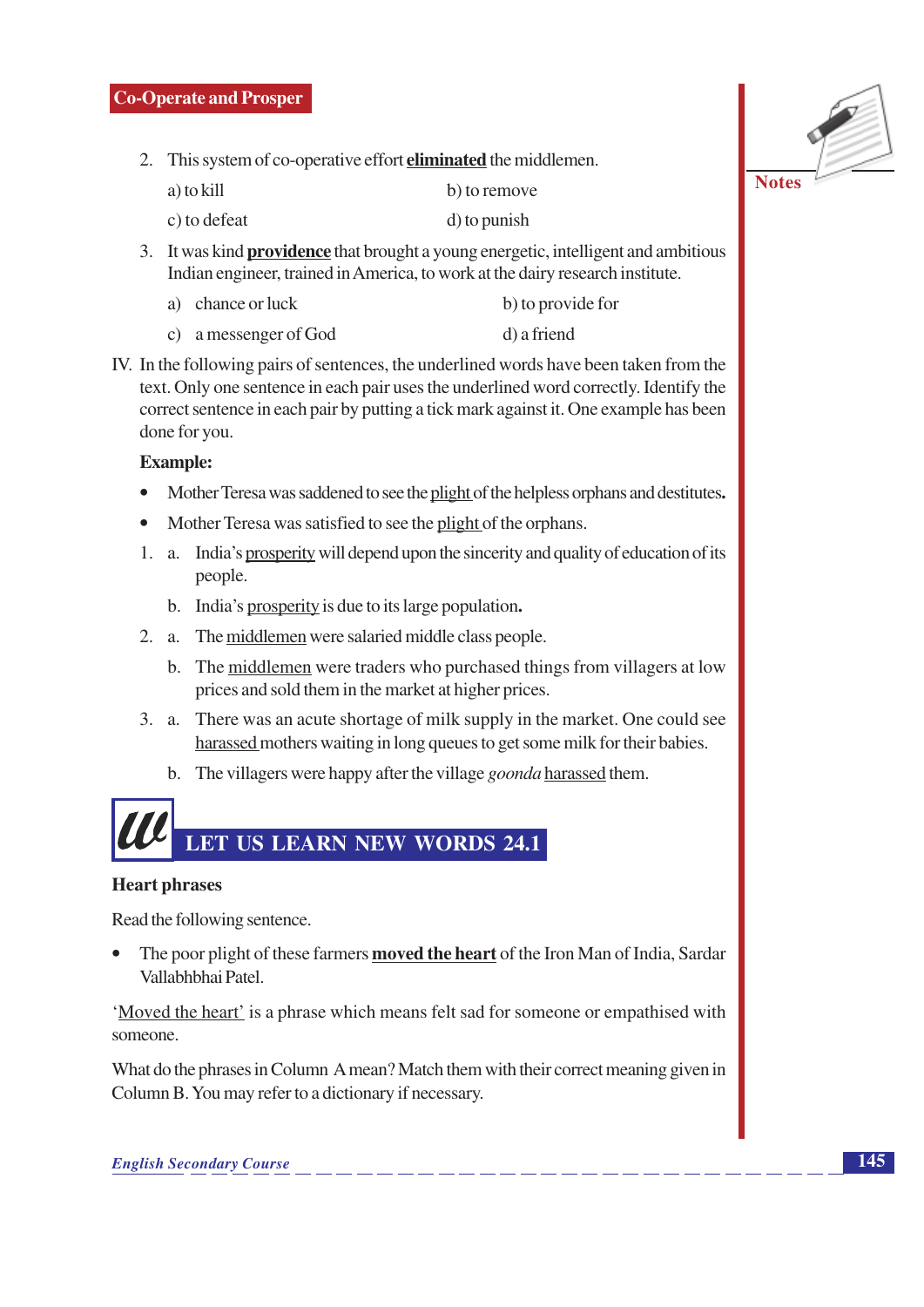

|  |  | $\overline{\phantom{a}}$ |
|--|--|--------------------------|

|    | <b>Column</b> A                         |               | <b>Column B</b>                           |
|----|-----------------------------------------|---------------|-------------------------------------------|
|    | to have a change of heart               | a.            | to not feel interested in doing something |
| 2. | to have one's heart in one's mouth      | $\mathbf b$ . | to pick up courage                        |
|    | to take heart                           |               | to change one's feelings towards someone  |
|    | to break someone's heart                | d.            | to be extremely nervous                   |
|    | not to have one's heart<br>in something | e.            | to make someone sad                       |



The idea of the Co-operative Movement is 200 years old. A co-operative movement is a voluntary and collective movement of the people, in which the people pool in their resources with the aim of achieving something which they could not have achieved individually.

Today India has the largest co-operatives in the world. These co-operatives are committed to securing an improvement in the lives of a vast majority of Indian people.

Some of the well known co-operatives in India are: NCDC (National Co-operative Development Corporation), IFFCO (Indian Farmers Fertilizer Co-operative) and NAFED (National Agricultural Co-operative Marketing Federation).

# 24.2.2 PART 2

In this part of the story you will understand how Amul Dairy Unit became one of the biggest milk producers' co-operative and how this movement empowered the farmers.

# **INTEXT QUESTIONS 24.2**

I. State whether the following statements are true or false. Give reasons in support of false statement. One example has been done for you.

Example

Kurien was an ordinary farmer living in one of the villages of Gujarat. (false)

Kurien was not a farmer. He was an engineer from Calicut.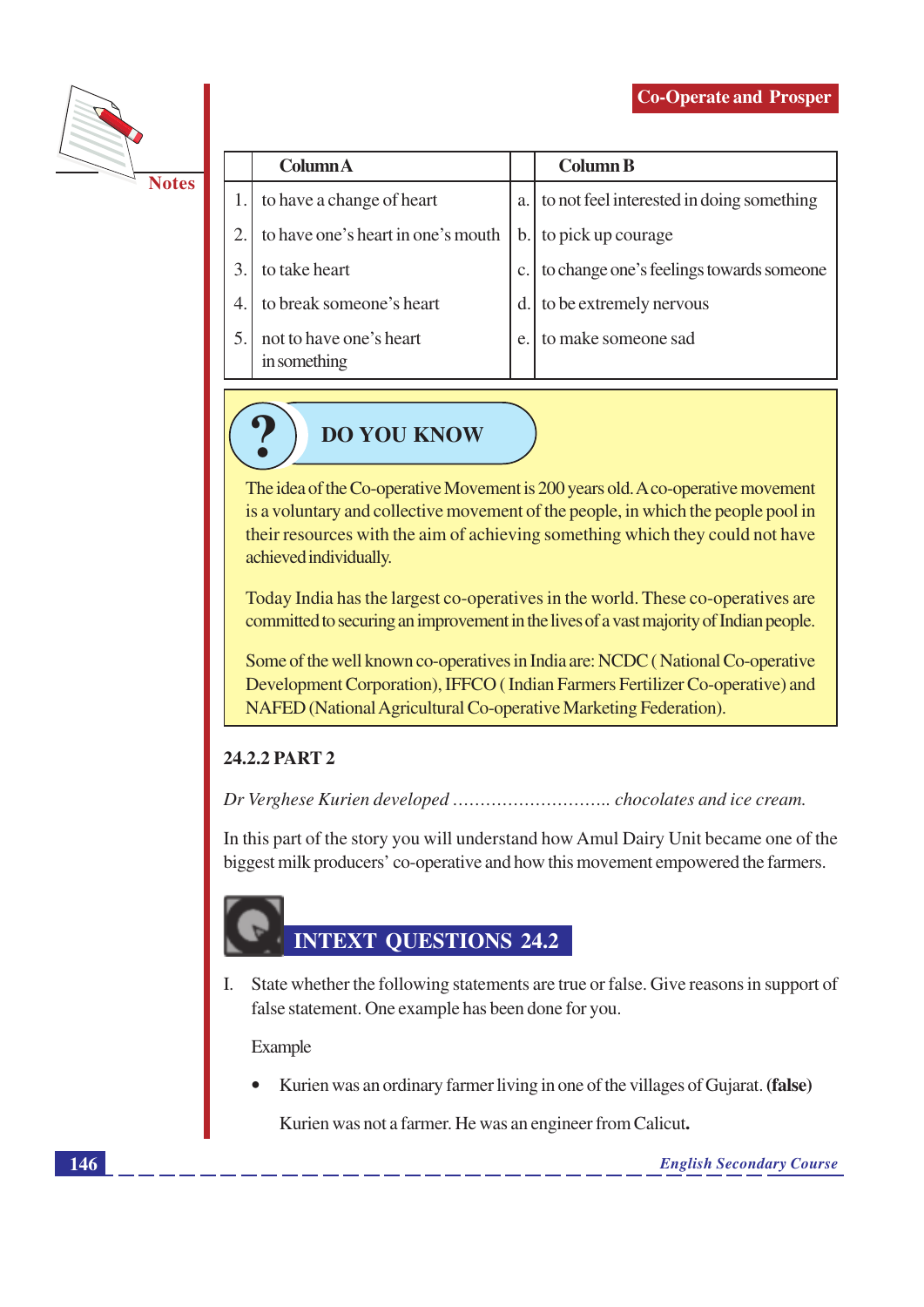- 1. Dr. Kurien was able to find a way to challenge his competitor in Bombay.
- 2. Dr. Kurien ushered the Operation Flood Programme in India.
- 3. Dr. Kurien showed farmers how to increase their crop production using newer techniques. That is why he is called 'Father of the Green Revolution'.
- 4. Dr. Kurien kept a large part of the profit for himself as payment for his work, with the result that the farmers' condition never improved.
- 5. It is due to Dr. Kurien's vision and management that our countrymen can get good quality milk to drink.
- II. Complete the following crossword with the help of the given clues. All the answers to the clues are words that are taken from the text.



# **Clues**

# **Across**

- 1. another word for a prize
- 5. a special ability to do something
- 7. a big and complete change in a system

#### **Down**

- 2. another word for being rich
- 3. improvements in a system
- 4. a part of the profit which is distributed to shareholders in a company
- 6. the superlative of the adjective 'large'



#### **Homophones**

Study the two words written in bold print below. The two words have the same pronunciation but different meanings.

For instance, a 'pear' is a fruit which is light green in colour, but a 'pair' refers to two people or two things that belong together or go together.

**English Secondary Course** 

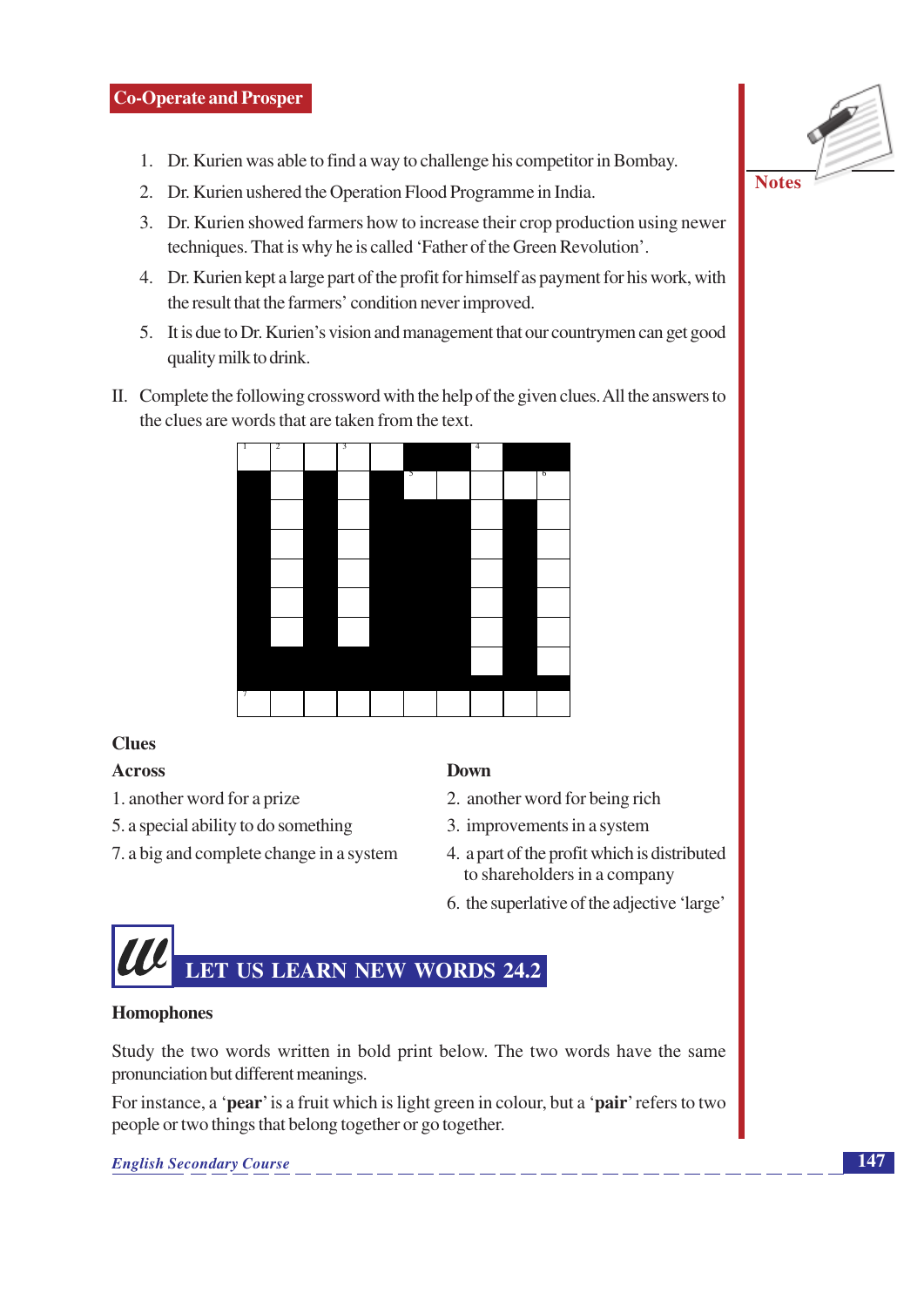

#### **Exercise**

Study the following pairs of sentences. Fill in the blanks with appropriate words given in brackets. One example has been done for you.

- I went to the market to buy some apples, oranges and pears. I also bought a pair of shoes for myself. (pair/pears)
- 1. There was so much noise at the station that I could not \_\_\_\_\_\_\_\_\_\_\_\_\_\_\_\_\_\_\_\_\_ the announcements.

- The students will be given report cards tomorrow. (their/there)
- 3. My sister and her friends were going to watch a movie. I wanted to go There were books lying on the desk. (two/too)
- 4. In the olden days pens were made out of . Her handwriting is difficult to \_\_\_\_\_\_\_\_\_\_\_\_\_\_\_\_\_\_\_\_\_\_\_. (reeds/read)
- 5. Apple is healthy. It should not be removed.

The audience broke into a of laughter when they heard the joke. (peal/peel)



Read the stories of three individuals who worked for the good of their community.

# **ASHA DEVI**

Asha Devi lives in a small village near Ghaziabad. She is a typical village woman who covers her face when she sits amongst village elders. Asha Devi realised that people spent too much money on their daughters' weddings and dowries *(dahej)*. Because of this many parents felt that their daughters were a burden. Asha Devi worked hard for almost a year to make the villagers agree to reduce all wasteful spending. Finally the villagers realised that her suggestions would be for their own good. They convinced the Panchayat to support their decision that in the future all weddings would be simple and only small gifts would be allowed. Asha Devi also succeeded in banning fireworks, loud music and firearms during social



ceremonies. She felt that loud music and fireworks caused pollution and carrying firearms was dangerous for society. Today the people of this little village are happy because they can save money and use it for other necessities.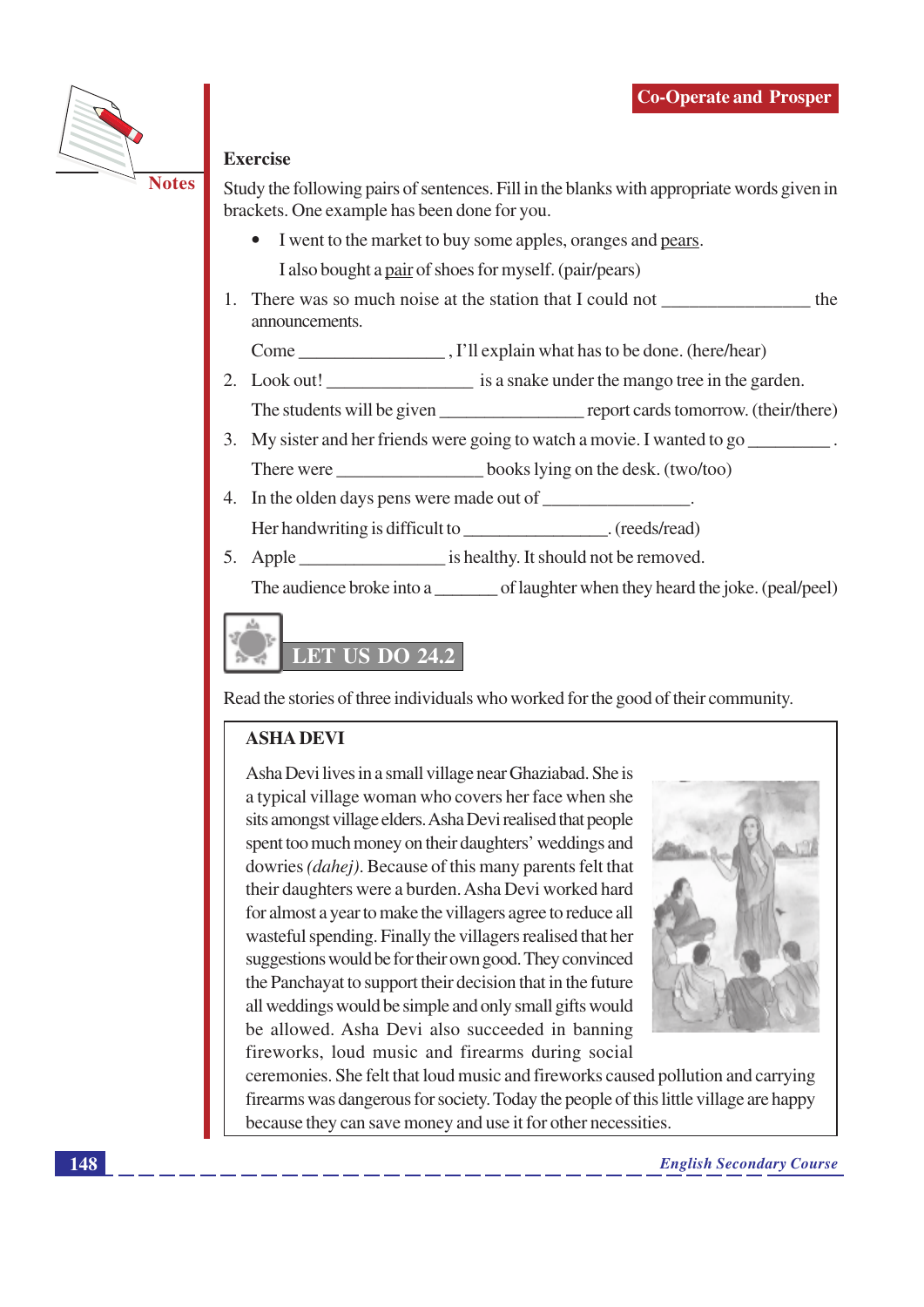# **THE GARBAGE GIRL**

Jodie Underhill is a British girl who is known as the 'Garbage Girl'. She received the 'Green Hero Award' on 2nd July 2010 for her selfless work in the hills of Himachal **Pradesh** 

Once during her visit to Himachal Pradesh she realised that a lot of biodegradable rubbish was thrown carelessly in the mountains surrounding Mcleodganj.

Saddened by this carelessness of people she decided to do something about it. She and her group of volunteers started picking up all the trash. They collected about thirtyfive sacks of garbage every week. Jodie says, "The damage that we have done to our planet cannot be reversed but we can surely bring positive changes by reducing,



reusing and recycling. Let's leave our children a planet that is habitable not just for them but for future generations."

# **VILLAGE WOMEN START A BANK**

In the late 1970's in Mhaswad village in Maharashtra, there was a terrible drought. There was no rain, the crops failed and there was no food for the people. The entire region became poverty stricken. The men of the village left their homes to look for jobs in the cities, and their women and children were left to look after themselves

In the mid 1980's Chetna Gala Sinha came to Mhaswad. She started various schemes to help the villagers to support themselves so that they would stop moving to the cities. She created a Mann Vikas Samajik Sanstha and launched a General Credit Co-operative Society. It started as a weekly savings scheme for women. The women came together and each one contributed Rs. 5/- from her savings every week. With this money they went to the market and helped one woman to buy a goat. Soon they raised their contribution to Rs. 10/- per week. This was the beginning of a Self Help Group. Soon the Inter Credit business became popular. The women who borrowed and used other people's money returned it sincerely and honestly. Soon 126 villages joined the group and it became a Federation.

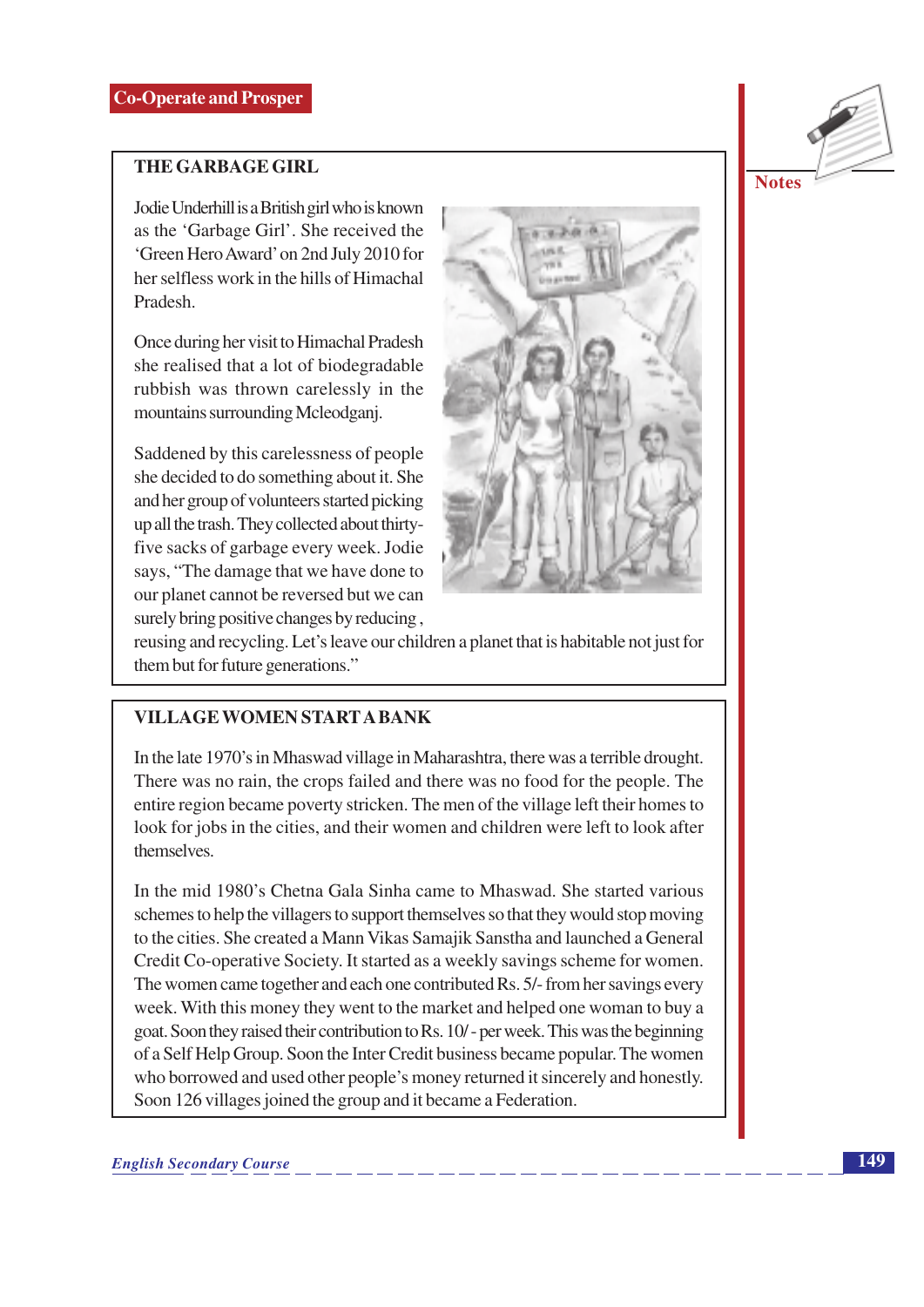

The women now realised that they needed a bank to give them loans. But they were illiterate, and no private or public bank was willing to give them loans. Sinha applied to the Reserve Bank of India for a licence to start a Women's Bank. Initially the bank refused but after two years of constant struggle the licence was given. Sinha believed that for hundreds of years simple women have managed their family finances excellently. Why could they not be trusted to manage the bank? Sinha believed that even the poorest of poor could help themselves and live better lives by creating a co-operative.



SINHA Self Help Group (Photo credit - MVSS)

#### **Exercise**

- 1. Asha Devi, Jodie Underhill, and Chetna Gala Sinha all worked successfully for the welfare of the community. What do these three success stories have in common? Why did the three women succeed in their efforts?
- 2. Which one of the three movements described above would you like to become involved in? Why?
- 3. We can't always expect the Government or others to do everything for us. We can bring in the change that we want with the help and participation of others who want the same change.
	- Is there anything you want to improve or change in your neighbourhood, town, or city? Make a list of things that you would like to do to improve the lives of people in your village, town, or neighbourhood.
	- Form a club of people who want to make changes. Decide the steps you will take to bring about the change.
		- What problems are you likely to face?
		- How will you overcome these?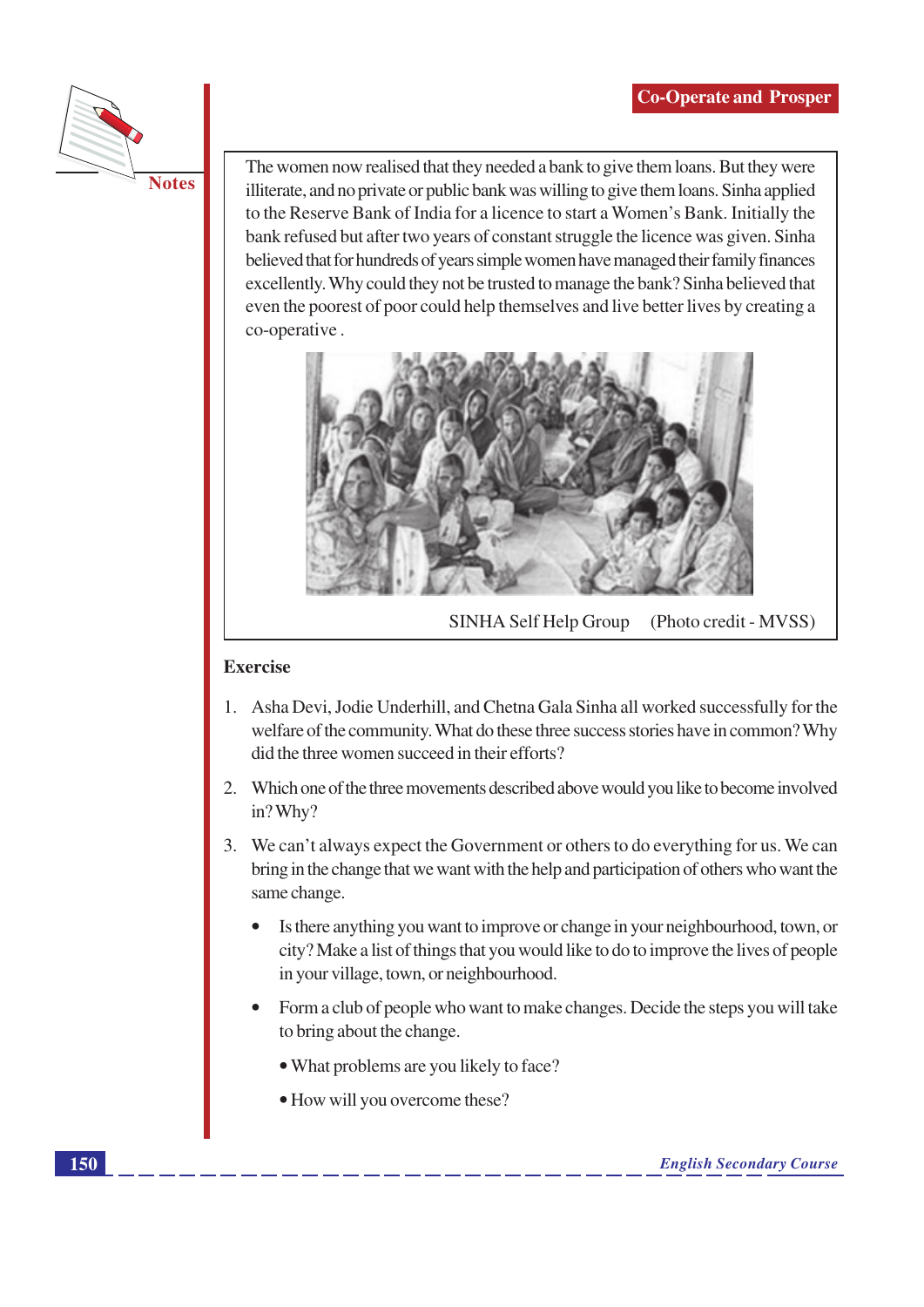

### **A. PRONOUNS**

Words which are used in place of nouns are called pronouns.

**I.** Singular Personal Pronouns: he, she, it, I, me, him, her, you

#### **Example 1** (the use of he)

Read the following passage.

• Dr. Verghese was born in Calicut on 26th November 1921. Dr. Verghese got his first degree in physics and Dr. Verghese earned his BE in Mechanical Engineering at the University of Madras. Dr. Verghese went on a scholarship to the USA and passed the MS degree examination with distinction. Dr. Verghese was also very good at cricket, tennis and boxing.

Did you notice that the repetition of the name Dr. Verghese made the passage boring for you to read?

Now read the passage given below. Note the changes that have been made to the original passage. The noun Dr. Verghese has been replaced by the pronoun 'he'.

• Dr. Verghese was born in Calicut on 26th November 1921. He got his first degree in physics and he earned his BE in Mechanical Engineering at the University of Madras. He went on a scholarship to the USA and passed the MS degree examination with distinction. He was also very good at cricket, tennis and boxing.

#### **Example 2** (the use of he, him, she and her)

Ram went to the market. Ram wanted to buy some fruits and vegetables. When Ram was about to leave, Ram's wife, Shanti asked Ram to buy a few more things. Shanti reminded Ram to buy the medicines which the doctor had prescribed for **Shanti**.

In the above passage the words Ram and Shanti are nouns (naming words). They are proper nouns (names of people).

These nouns have been used again and again. This makes the passage very boring to read.

Now read the following passage. Does it read and sound better? What changes have been made?

• Ram went to the market. He wanted to buy some fruits and vegetables. When **he** was about to leave, **hi**s wife, Shanti asked **him** to buy a few more things. **She** reminded **him** to buy the medicines which the doctor had prescribed for her.

In this passage the proper noun Ram (the name of a man) has been replaced by the pronouns 'he' and 'him' after the first sentence. The proper noun 'Shanti' (the **Notes**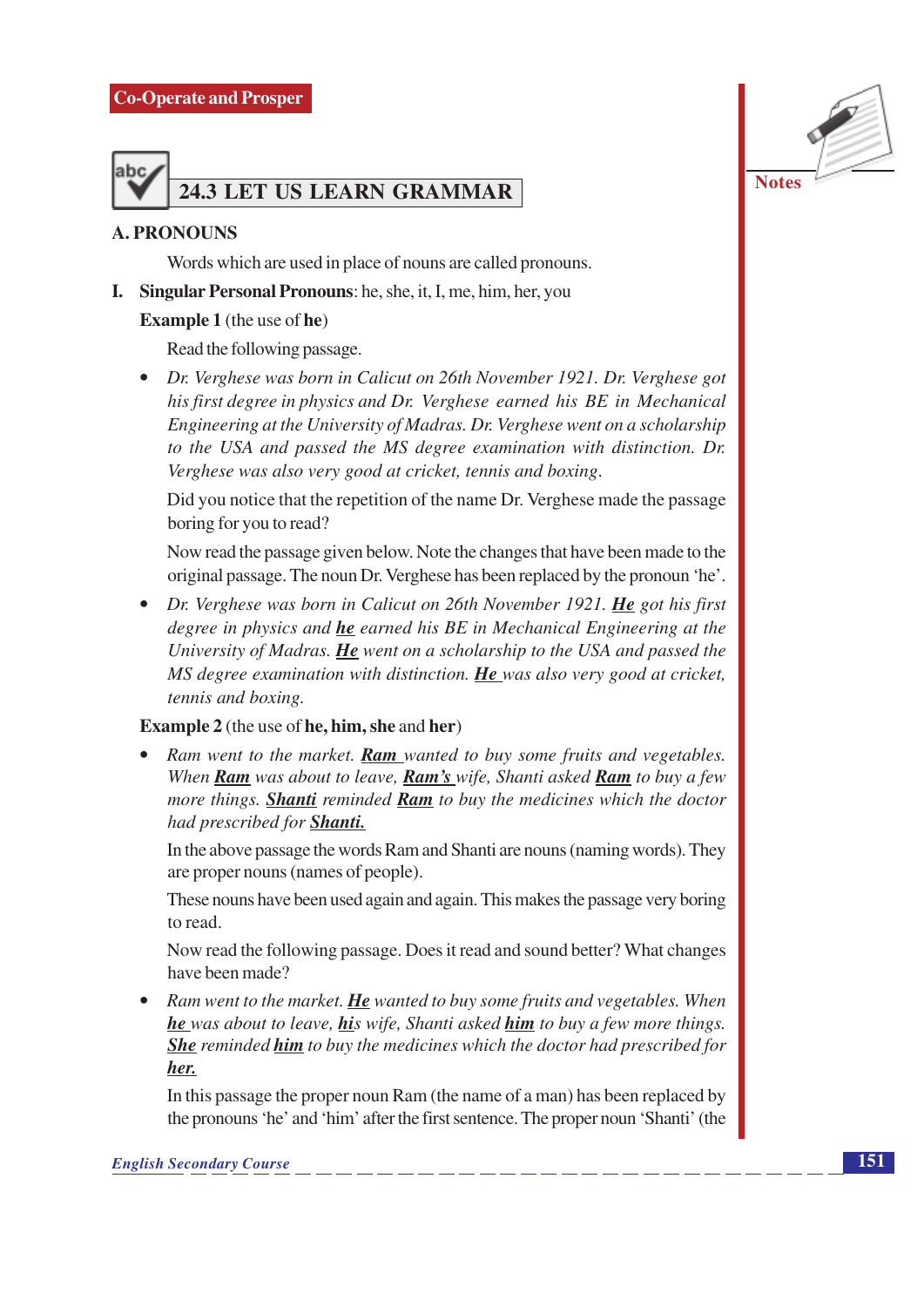

name of a woman) has been replaced by the pronouns 'she' and 'her' after the first introduction.

II. Plural Pronouns: we, us, you, them, they, their

# **Example** (the use of they, their, them)

Read the following passage.

**Karim and Julie** lived in a small village. **Karim and Julie** were good friends. **Karim and Julie** went to the same school. In the evening **Karim and Julie** would play for some time after which **Karim and Julie** would sit down to finish Karim and Julie's homework. Whenever, Karim and Julie faced any problems Karim and Julie would help each other. Sometimes Karim and Julie would ask Karim and Julie's parents to help Karim and Julie.



Now read the passage given below.

- Karim and Julie lived in a small village. They were good friends. They went to the same school. In the evening they would play for some time, after which they would sit down to finish their homework. Whenever they had any problems they would help each other. Sometimes they would ask their parents to help them. What did you notice?
	- After the first use, we replaced the names of Karim and Julie with the pronoun 'they'.
	- We use the pronoun 'they' when there are two or more people being talked about.  $\bullet$

#### **Exercise 1**

Rewrite the sentences using the pronouns **he**, they, or them in place of the underlined nouns.

- 1. Jannat unlocked the door of his house. **Jannat** was very tired so **Jannat** lay down on his bed to rest.
- 2. Hari and Babu work in the same company. Hari and Babu were deputed by their boss to buy some furniture for the office.
- 3. The students were very happy when the Principal told **the students** that the school had organised an excursion for the students.
- 4. Hussain, Ali and Gokul wanted to be in the school cricket team. **Hussain, Ali and** Gokul requested the team captain to take Hussain, Ali and Gokul in the team. The captain said he would give **Hussain, Ali and Gokul** a chance to play in his team.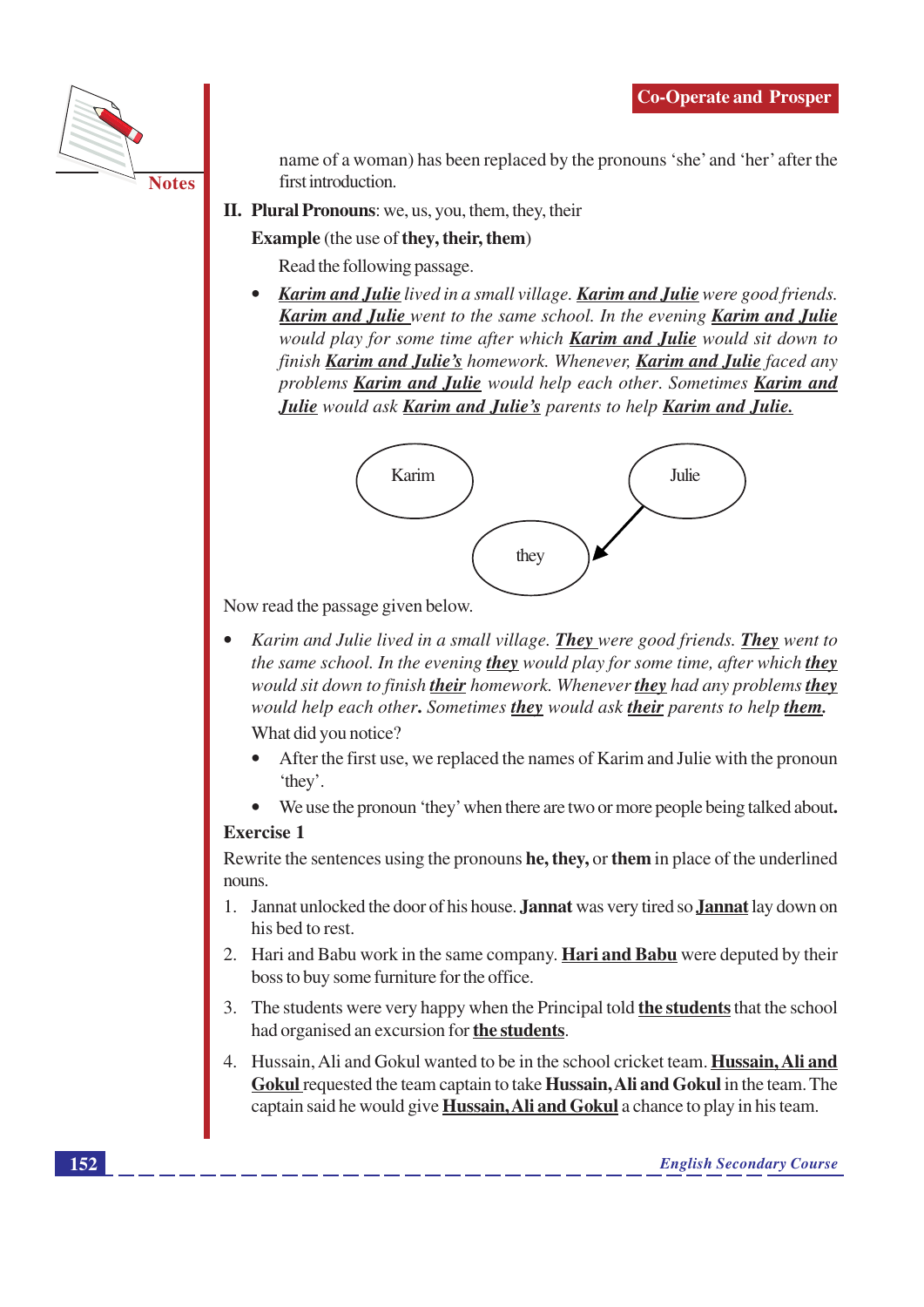5. The children made secret plans. The children did not want the others to know anything. If the others came to know the children's plans the others would not let the children go out.

### **III. Possessive Pronouns**

Words such as his, hers, mine, ours, theirs, and yours show possession or ownership. They are called possessive pronouns. They are used alone as can be seen in the examples given below. They do not have a noun after them.

#### **Examples**

 $\bullet$ 

- These books are theirs.
- These trousers are yours, not mine/ours.
- The torn shirt is not his. • This baby is **hers**.

**Summary of Pronouns** 

Study the table below:

| Form          | Singular<br>subject | Object         | <b>Possessive</b> | Plural<br>subject | Object    | <b>Possessive</b> |                                                                                                                                                                                                                                                                                                                                                                               |
|---------------|---------------------|----------------|-------------------|-------------------|-----------|-------------------|-------------------------------------------------------------------------------------------------------------------------------------------------------------------------------------------------------------------------------------------------------------------------------------------------------------------------------------------------------------------------------|
| 1st<br>person |                     | me             | mine              | we                | <b>us</b> | ours              |                                                                                                                                                                                                                                                                                                                                                                               |
| 2nd<br>person | You                 | you            | <b>vours</b>      | you               | you       | <b>vours</b>      |                                                                                                                                                                                                                                                                                                                                                                               |
| 3rd<br>person | he                  |                |                   |                   |           |                   | e $\begin{array}{ l l }\n\end{array}$ him $\begin{array}{ l l }\n\end{array}$ his $\begin{array}{ l l }\n\end{array}$ here $\begin{array}{ l l }\n\end{array}$ his $\begin{array}{ l l }\n\end{array}$ here $\begin{array}{ l l }\n\end{array}$ here $\begin{array}{ l l }\n\end{array}$ here $\begin{array}{ l l }\n\end{array}$ here $\begin{array}{ l l }\n\end{array}$ he |
|               | adjectives.         |                |                   |                   |           |                   | singular or plural noun after them. For this reason they are sometimes called possessive<br>she with her liners                                                                                                                                                                                                                                                               |
|               |                     | <sub>1</sub> t | ۰                 |                   |           |                   |                                                                                                                                                                                                                                                                                                                                                                               |

Examples:

- His shirt is torn.  $\bullet$
- Her baby is crying.
- My book is interesting.  $\bullet$
- Their friends are coming to their house for dinner.  $\bullet$
- Our train is late.  $\bullet$
- The bird cannot fly. Its wing is broken.  $\bullet$

**Notes**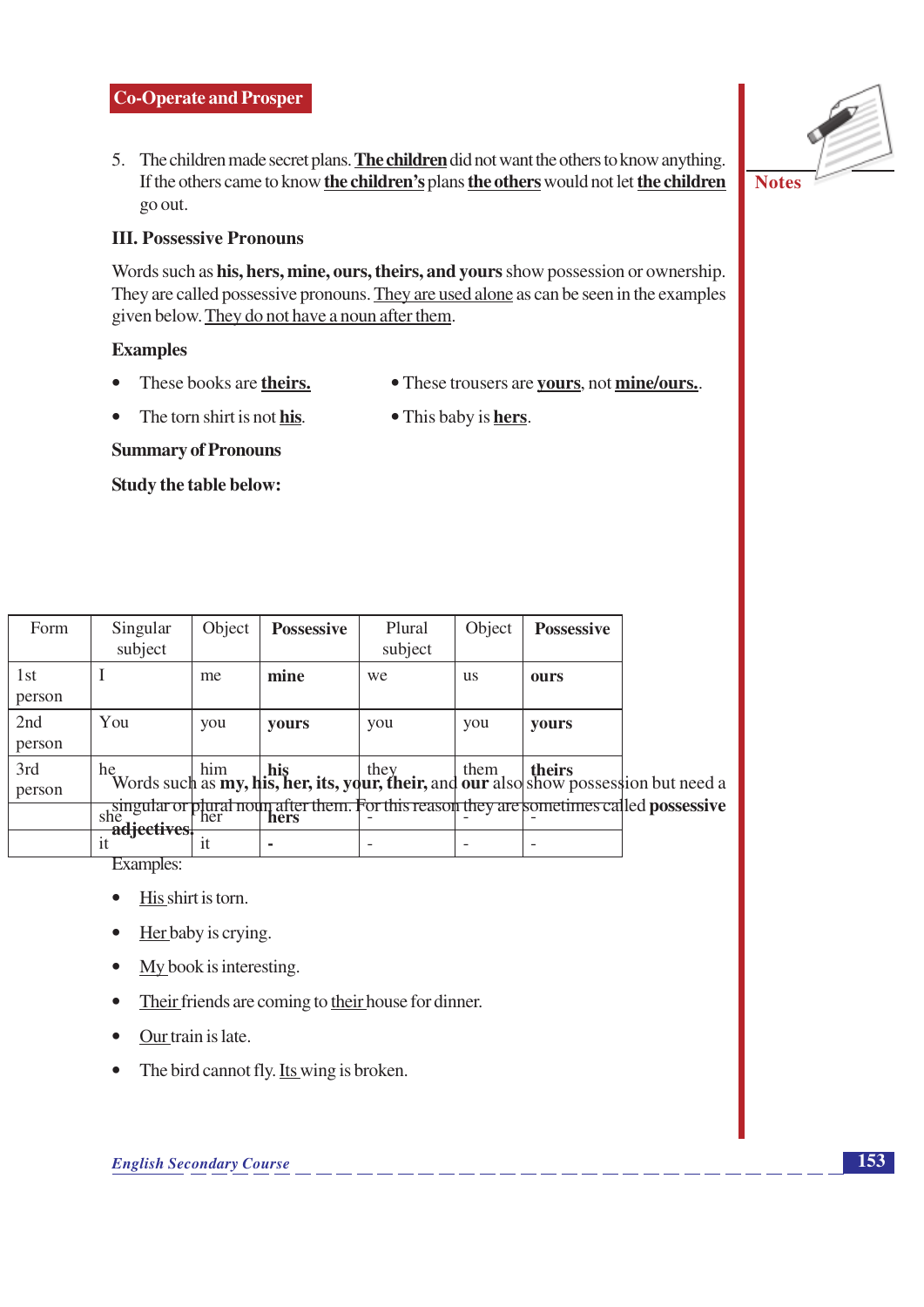

# **Exercise 2**

A group of friends are discussing plans for a party. Complete the following dialogue with suitable pronouns from the box given below. You will need to use some of these pronouns more than once.

him, it, he, our, mine, I, she, you, we, us, they, her

Do not forget to use a capital letter when writing a word that begins a sentence.

- Nadia : Bhim, let's organise a birthday party for Geeta next Sunday. What do  $\frac{1}{2}$  think?
- ask if he is free on that day.
- 
- Bhim : Ravi won't be here. is going to Lucknow to see his aunt.
- Nadia: What about the food and drink? Should \_\_\_\_\_\_\_\_\_\_\_\_\_\_\_\_ bring cooked food from home or should we buy from the market?
- Bhim : I think buying the food would be too expensive. Let each one of bring one item.
- Nadia: Who do \_\_\_\_\_\_\_\_\_\_\_\_think can arrange a music system for playing music ? I would have brought but has gone for repairs.
- Bhim : Don't worry. My neighbours have one. \_\_\_\_\_\_\_\_\_\_\_ are nice people. If request them, would surely lend to me.
- Nadia: That's good. Now coming back to list, who else should invite?
- Bhim : I think we can invite Rose who joined our school last week. seems to be a friendly girl.
- Nadia: OK, so will invite What about Sanjay? I think he gets along well with Geeta and with all of \_\_\_\_\_\_\_\_\_\_\_. He is good at organising games and is also good at cracking jokes. will entertain and make laugh.
- Bhim : Let's ask both Rose and Sanjay if \_\_\_\_\_\_\_\_\_ would like to join \_\_\_\_\_\_\_\_\_\_

# **B. INFINITIVES**

In English, infinitives are verbs that do not change with a change in the tense or form of the main verb.

Infinitives may be base verbs that need a 'to' along with them.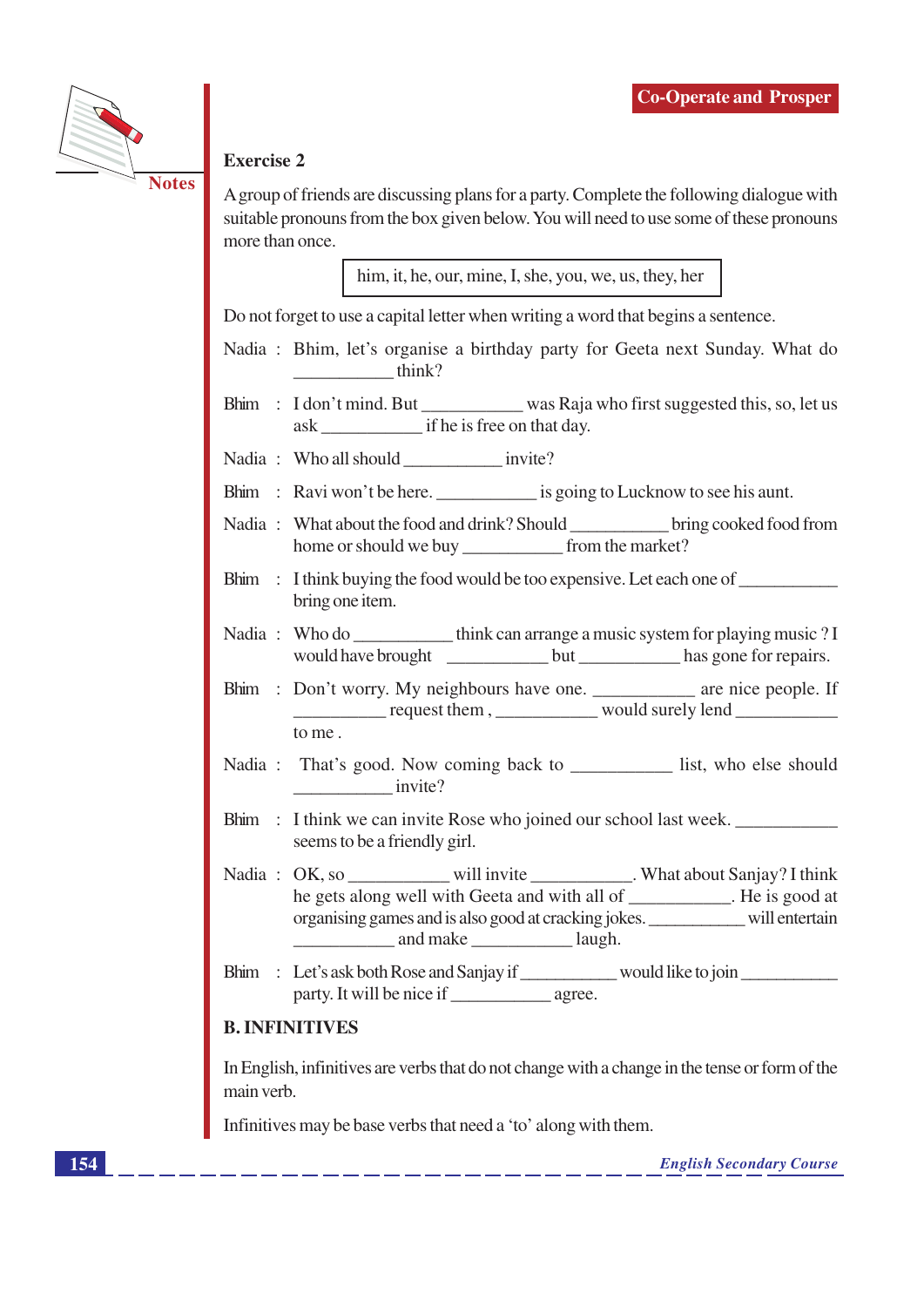Some infinitives may not need a 'to' before them.

Infinitives can be used after a noun, pronoun, adjective or a main verb in statements as well as in question forms.

#### 1. Verbs which need a 'to' before them - 'to' Infinitives

#### **Example**

 $\bullet$  We are ready to go now.

#### **Exercise 1**

Complete the following sentences with a to  $+$  infinitive. Choose an appropriate verb from the box below.

wear. watch. buy, carry, reach

- 
- 2. I can't afford \_\_\_\_\_\_\_\_\_\_\_\_\_\_\_\_\_\_\_\_\_\_\_\_\_ the airport late.
- 3. He wants the new movie.
- 
- 

#### 2. Verbs which do not need a 'to' before them

These infinitives are called bare infinitives. Bare infinitives often come after a modal verb, but not always. They also come after some other special verbs such as 'make' and 'let'.

#### **Example**

- I must **finish** my work immediately.
- My mother makes me **brush** my teeth every night before I go to bed.
- $\bullet$  Let me **help** you.

#### **Exercise 2**

Complete each sentence with a suitable verb from the box. Do not use a 'to' before the verb.

| borrow |  | follow check | practise | visit | complete |
|--------|--|--------------|----------|-------|----------|
|--------|--|--------------|----------|-------|----------|

- 
- 
- 3. I might my grand mother in September.

# **English Secondary Course**

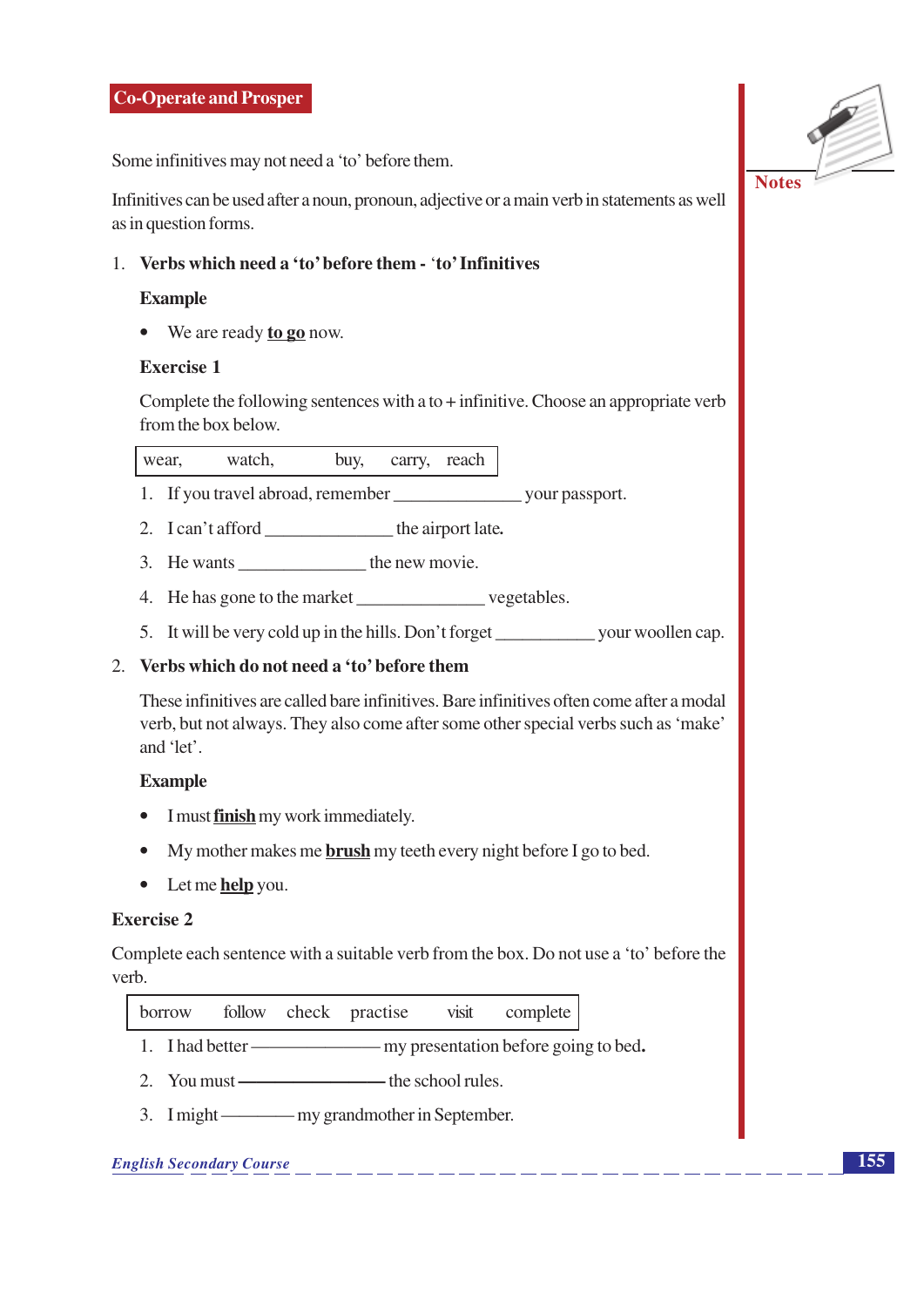

- $\mathbf{4}$ .
- 5. examination.
- 6. My older sister sometimes lets me — her new badminton racket.

# 3. Adjectives which need a verb with a 'to' before it

# **Examples**

- I am glad to see you.
- The cultural program put up by children was exciting to watch.
- He is not strong enough to walk ten miles.  $\bullet$
- 4. Verbs which come after nouns and pronouns need a 'to' along with them

# **Examples**

- Do you have a pencil **to lend** me?
- I have lots of work to complete.
- Can I have something to eat?  $\bullet$

Given below is some information about Mr Jalani, a teacher who is popular with his students.

Use this information to write a complete sentence with or without 'to'. Study the examples first.

# **Examples**

They work very hard — Mr. Jalani makes them

Mr. Jalani makes them work very hard. (without 'to')

They take their homework seriously — Mr. Jalani forces them  $\bullet$ 

Mr. Jalani forces them to take their homework seriously. (with 'to')

# **Exercise 3**

Now rewrite the following sentences on your own.

- 1. They do a lot of research on the internet - Mr. Jalani makes them.........
- They make models and charts to explain concepts Mr. Jalani wants them.......  $\overline{2}$ .
- They watch videos and movies about famous personalities Mr. Jalani lets them  $3.$ . . . . . . . . . . . . . .
- 4. They do well in their exams Their parents want them ........................
- 5. They have to behave properly - The school expects them ................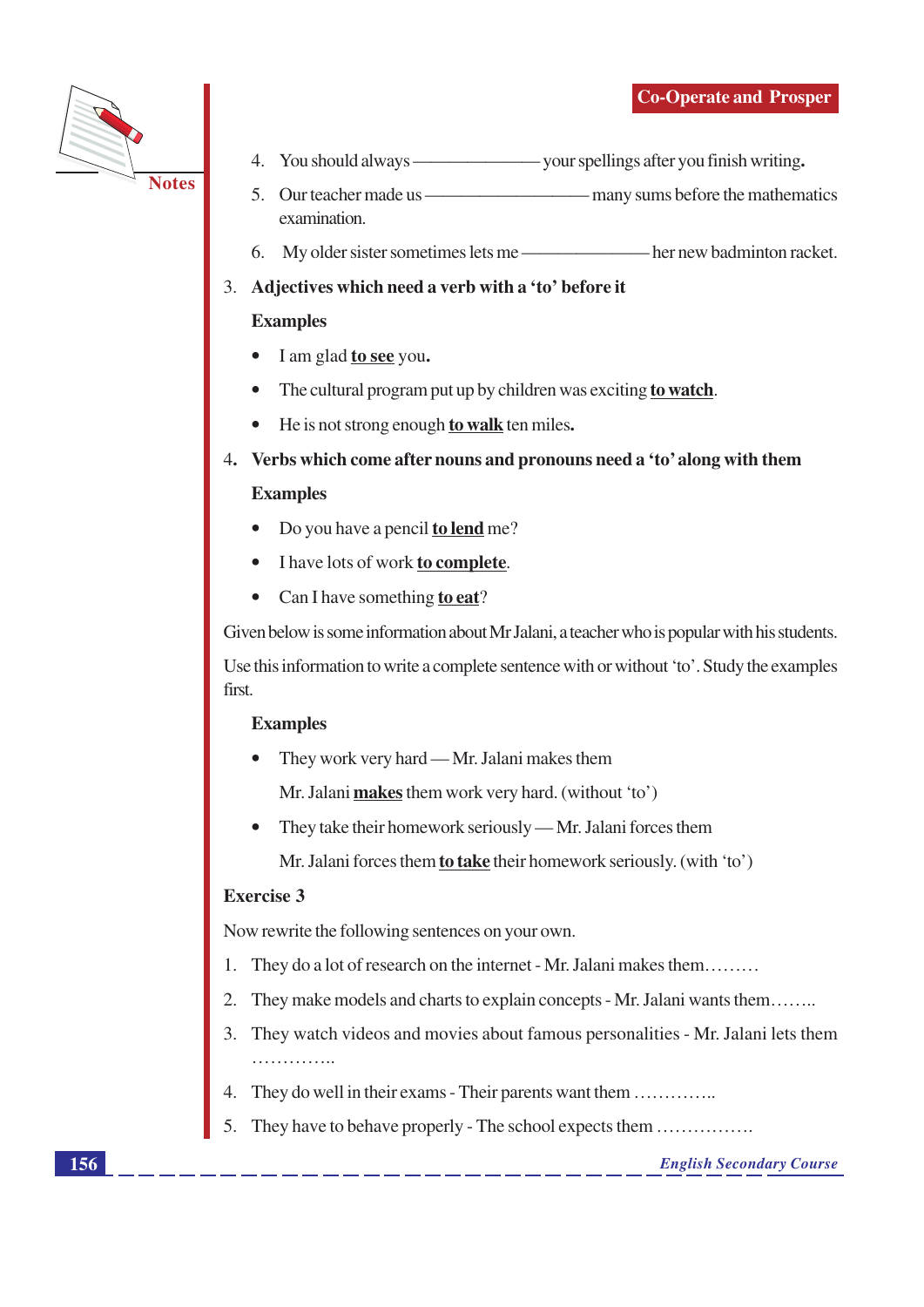# **Co-Operate and Prosper**



#### **PROCESS WRITING**

Given below is a flow chart showing the journey of milk from a farm/household to the factory/dairy, and from there to people in the cities and towns. Study the flow chart and the detailed description that follows.



#### Description of the process:

At first the cows/buffaloes are milked each day by the cattle owners. The milk is carried to the nearest dairy collection centres where it is collected in huge containers. The collected milk is then put in boilers and boiled at a high temperature. This process, also known as pasteurization helps to kill the harmful bacteria. After pasteurization, the milk is cooled in a cooling chamber. Thereafter, it is separated on the basis of its cream content into full cream milk, toned milk, double toned milk or skimmed milk. Subsequently the milk is packed in bottles, polybags or tetrapacks. Finally the packed milk is transported to different cities and towns to reach people like us for individual consumption.

In the above paragraph:

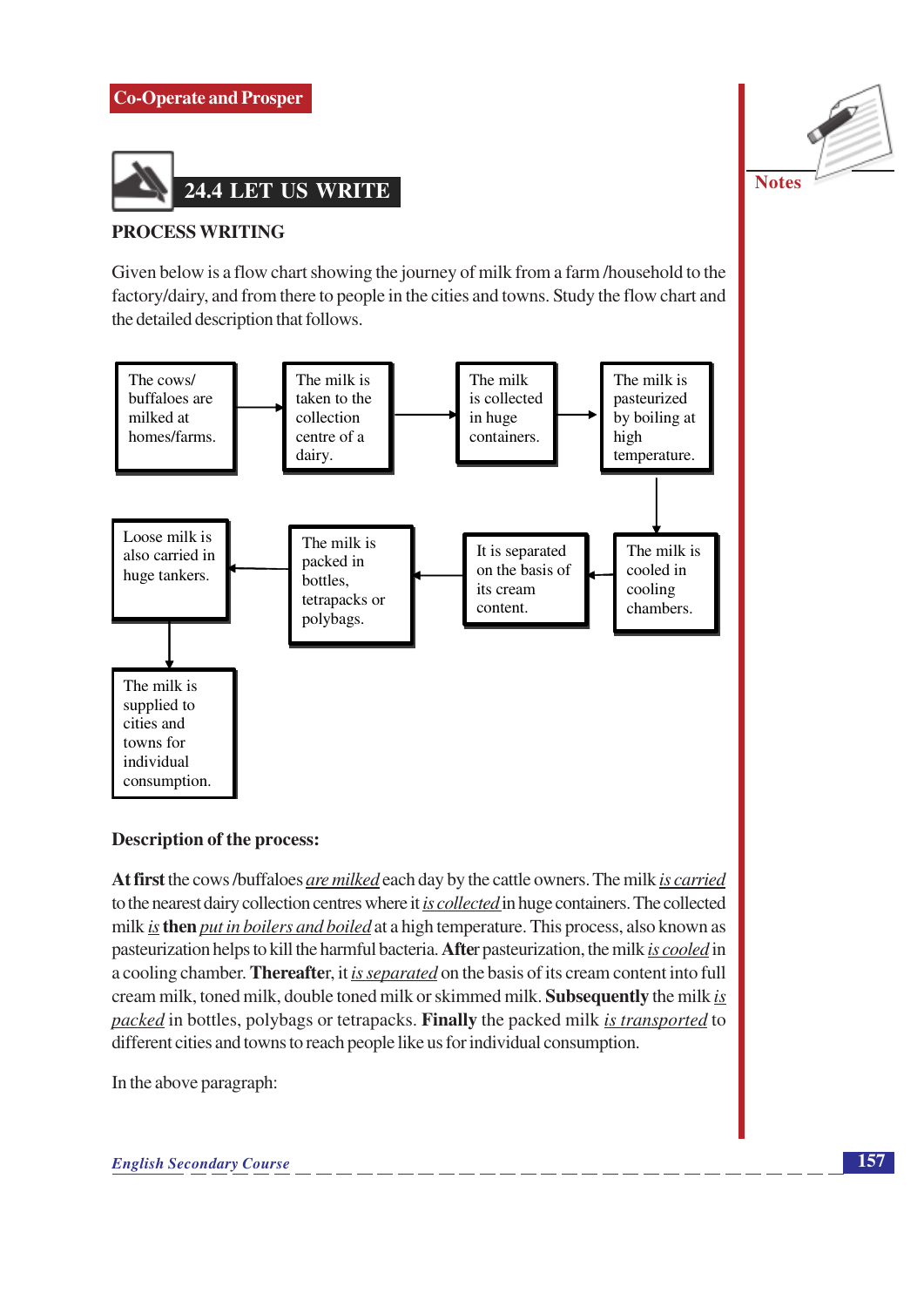

- the underlined words in italics are all in the passive voice.
- the words in bold print are sequence markers.  $\bullet$

When we describe a **process** we generally use the **passive voice** and **sequence markers** to describe each step in the process.

Now study the following flow chart which shows the chocolate-making process.



# **Exercise**

Write a paragraph describing the process of making chocolate.

Use the milk production flow chart given on pae  $157(24.4)$  to guide you.

Remember to use different sequence markers and the passive voice.

Remember to **use pronouns** wherever possible instead of repeating the nouns.

Note: For tips on how to use the passive voice refer to Section 21.4 Let Us Learn Grammar in the lesson The Village Pharmacy.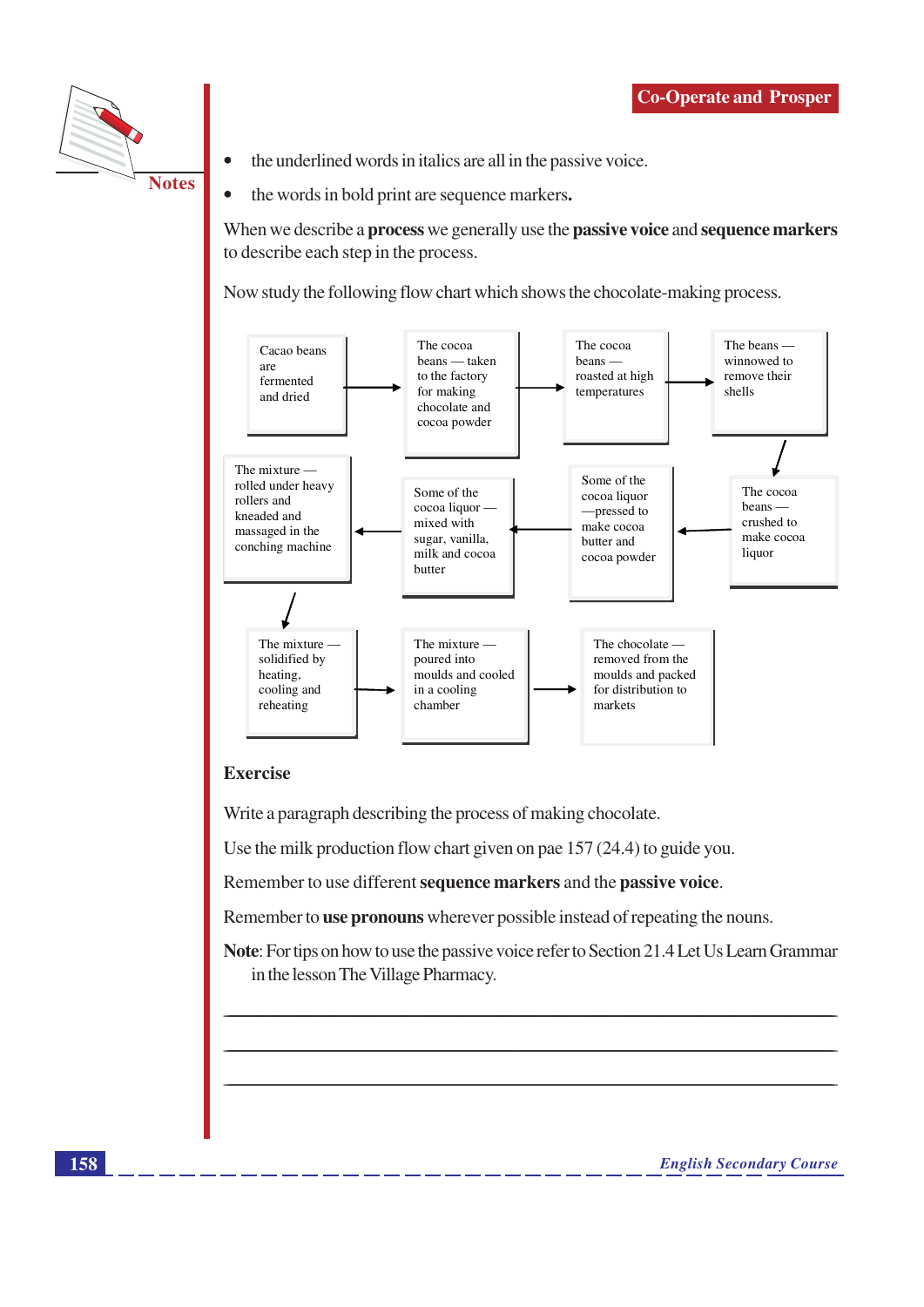

### **Reading and Interpreting a Factual Table**

Given below is a table showing the average milk production in India in the last ten years and the availability of milk per person.

Study the table carefully.

| <b>MILK PRODUCTION IN INDIA</b>                                             |                   |               |  |  |
|-----------------------------------------------------------------------------|-------------------|---------------|--|--|
| <b>YEAR</b><br>Per capita availability of milk<br><b>Production of milk</b> |                   |               |  |  |
|                                                                             | (in million tons) | (gms per day) |  |  |
| 1999-2000                                                                   | 78.3              | 217           |  |  |
| 2000-2001                                                                   | 80.6              | 220           |  |  |
| 2001-2002                                                                   | 84.4              | 225           |  |  |
| 2002-2003                                                                   | 86.2              | 230           |  |  |
| 2003-2004                                                                   | 88.1              | 231           |  |  |
| 2004-2005                                                                   | 92.5              | 233           |  |  |
| 2005-2006                                                                   | 97.1              | 241           |  |  |
| 2006-2007                                                                   | 100.9             | 246           |  |  |
| 2007-2008                                                                   | 104.8             | 252           |  |  |
| 2008-2009                                                                   | 108.5             | 258           |  |  |

Source: Department of Animal Husbandry, Dairying and Fishing, Ministry of Agriculture, Government of India

# **Exercise 1**

Now use the information in the above table and complete the information by filling in the blanks.

- 
- gms per day in the same period.
- 3. The smallest increase in production was in the year \_\_\_\_\_\_\_\_\_\_\_\_\_.
- 4. The least per capita availability of milk was in the year
- availability of milk compared to the year 1999-2000.

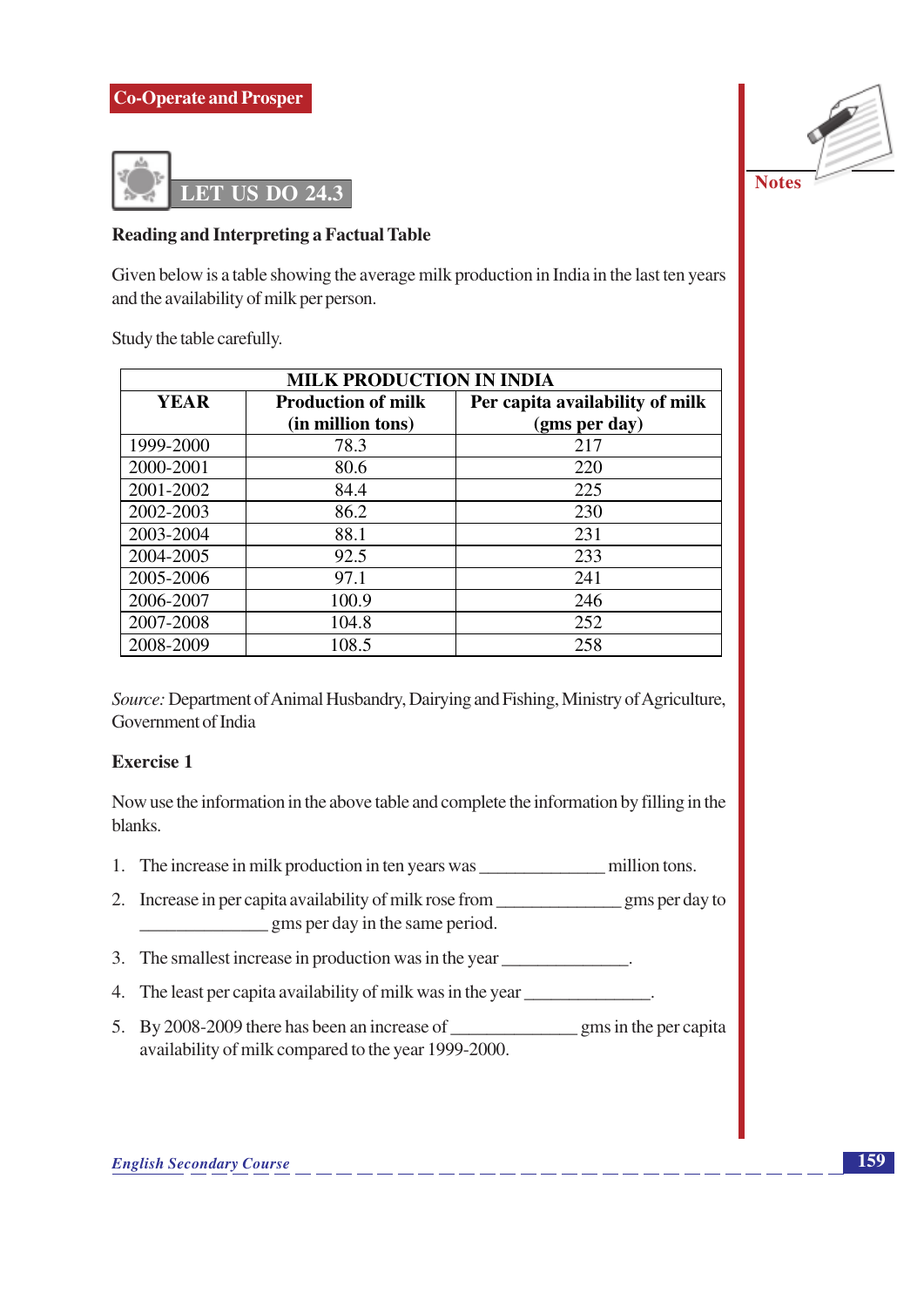

# **Exercise 2**

Now complete the paragraph given below by using suitable words/phrases from the box.

| has increased substantially, | more than,                              | average per capita availability, |
|------------------------------|-----------------------------------------|----------------------------------|
| milk-producing countries,    | were able to produce, rate of increase, |                                  |
| increase of,                 | yield more,                             | methods of breeding              |
| when we produced             |                                         |                                  |

After the introduction of co-operative schemes. India has become one of the major (1) of the world. Milk production in India (2) in the last ten years. Along with the rise in production the  $(3)$  of milk has also increased.

Compared to the year 1999-2000 (4) only 78.3 million tons of milk, we  $(6)$  30.2 tons.

This (7) is not sufficient because our population is also increasing substantially each year.

Milk is an essential component of everybody's diet. Babies and growing children need it adults. If we want our countrymen to be healthy we should find better (9) healthy cattle and feed them healthy fodder so that they (10) milk.

# **WHAT YOU HAVE LEARNT**

Unity is strength. Prosperity can come when people decide to come together and take a collective decision to improve their lives. In this process they strengthen the country's economy too.

Amul Milk Dairy, set up by the Gujarat Co-operative Milk Marketing Federation is the largest food products marketing organisation in India. It aims to give the cattle-rearing farmers good dividends out of its profits and also ensures that the consumers get very good quality products.

Some of the popular products of Amul Dairy are milk (bottled, packaged), *dahilyoghurt*, butter, icecreams, chocolates, processed cheese, *ghee*, cream.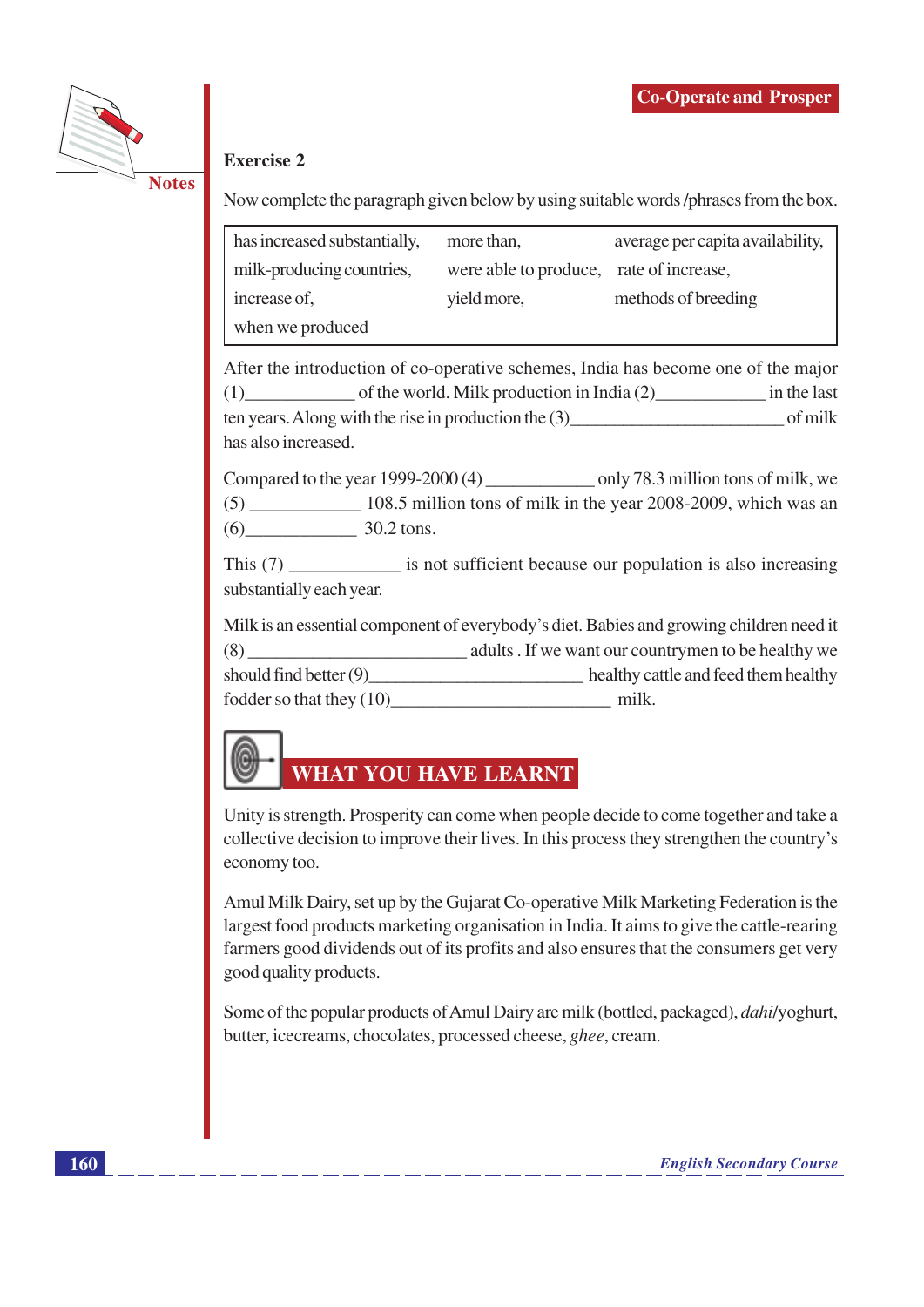

Answer the following questions in your own words.

- 1. In this lesson you read about how and why the Amul Co-operative Dairy was set up and how it works. What are the main ideas on which this co-operative is based?
- 2. What was Sardar Vallabhai Patel's dream? Who realised it finally?
- 3. How was Dr. Kurien instrumental in improving the farmers' monetary condition?
- 4. What was Dr. Kurien's biggest contribution towards his countrymen?
- 5. Why is he called the "Father of the White Revolution"?
- 6. How was he honoured nationally and internationally for his efforts?



#### **LET US DO**

| <b>Military</b> | <b>Civilian</b>     | <b>Sports Awards</b> | <b>Film Awards</b> | Literary |
|-----------------|---------------------|----------------------|--------------------|----------|
| Awards          | Awards              |                      |                    | Awards   |
| Param Vir       | <b>Bharat Ratna</b> | Arjuna Award         | Dada Saheb         | Jnanpith |
| Chakra          |                     |                      | Phalke Award       | award    |
| Maha Vir        | Padma               | Dronacharya          |                    | Sahitya  |
| Chakra          | Vibhushan           | Award                |                    | Academy  |
|                 |                     |                      |                    | Award    |
| Vir Chakra      | Padma               | Rajiv Gandhi         |                    |          |
|                 | <b>Bhushan</b>      | Khel Ratna           |                    |          |
|                 |                     | Award                |                    |          |
| Shourya         | Padma Shri          | Dhyan Chand          |                    |          |
| Chakra          |                     | Award                |                    |          |

#### 24.2.1 PART 1

#### **INTEXT QUESTIONS 24.1**

- I. 1. b. cattle rearing
	- 2. a. they could not make both ends meet
	- 3. d. organising them into a collective group which would do business collectively and share the profits
	- 4. c. to organise them into a co-operative

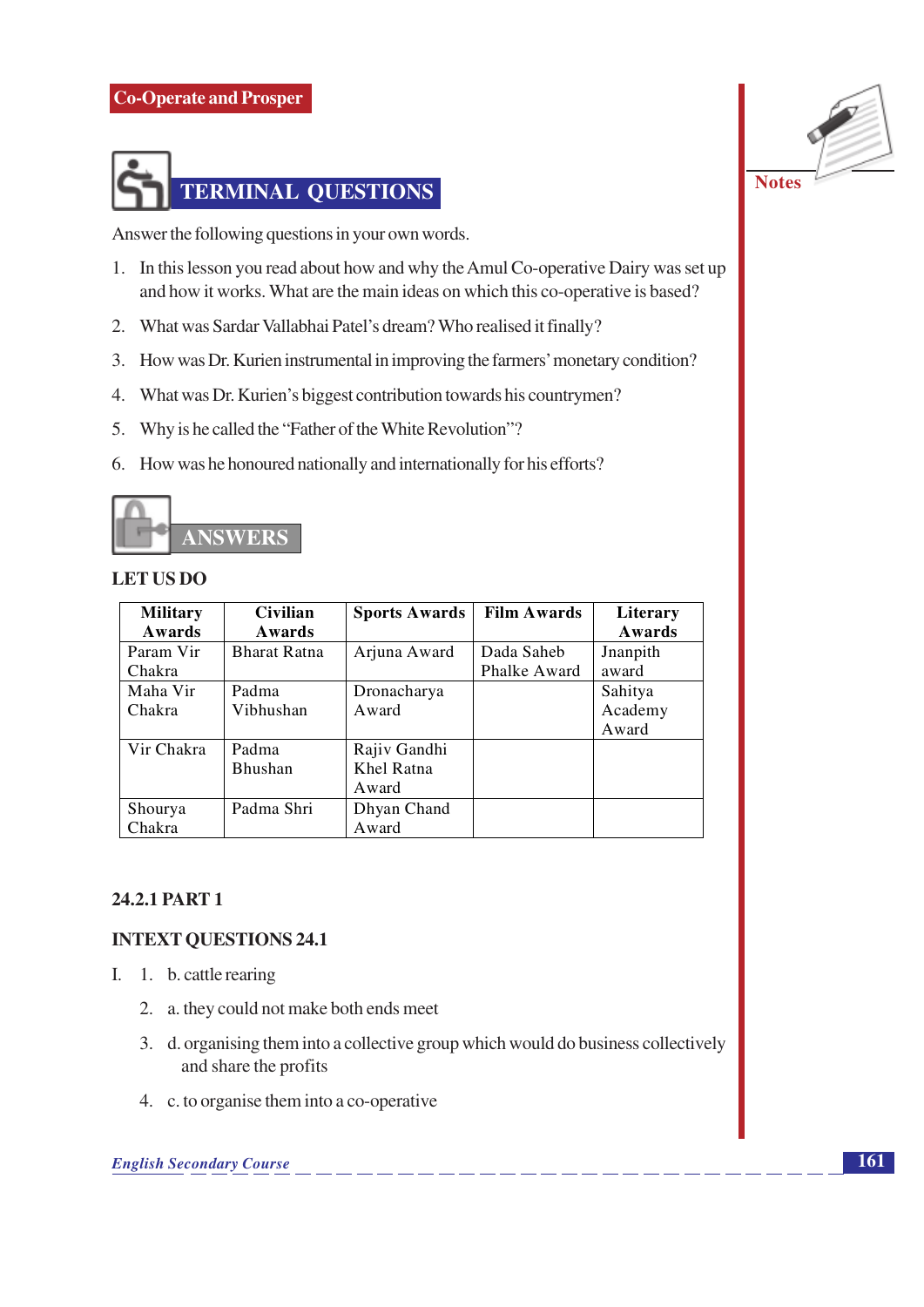

- 5. b. the Amul Dairy was set up and its success story afterwards is so well known to everyone that it does not need to be told or stated.
- 6. b. they were uneducated and simple minded
- $\text{II}$  1. Middlemen are people who go between the producers and consumers. They buy the produce from the poor farmers at very cheap rates and sell them in the market at a huge profit. They often harass the poor farmers to force them to sell at cheaper prices.
	- 2. Sardar Patel felt sorry to see the plight of the poor cattle-rearing farmers who remained poor even though they worked so hard.
	- 3. There was another British company which was producing dairy products in Mumbai (Bombay). It was well established and Tribhuvandas could not compete with it in any way.
	- 4. For a bright man like Dr. Kurien, there was nothing very challenging or interesting in the Government job. He wanted to do something which would make a difference to people's lives and create history.
- III. 1.  $\,$ c. to give a responsibility to someone
	- 2. b. to remove
	- 3. a. chance or luck
- $IV.1. a.$  $2-h$  $3. a.$

#### **LET US LEARN NEW WORDS 24.1**

#### **Heart phrases**

- 1. c. to change one's feelings towards someone
- 2. d. to be extremely nervous
- 3. b. to pick up courage
- 4. e. to make someone sad
- 5. a. not to feel interested in something

#### 24.2.2 PART 2

#### **INTEXT QUESTIONS 24.2**

- $\mathbf{I}$ 1. True
	- $2$  True
	- 3. False He showed them how to organise themselves to form a co-operative and sell milk collectively. He is famous for ushering the White Revolution.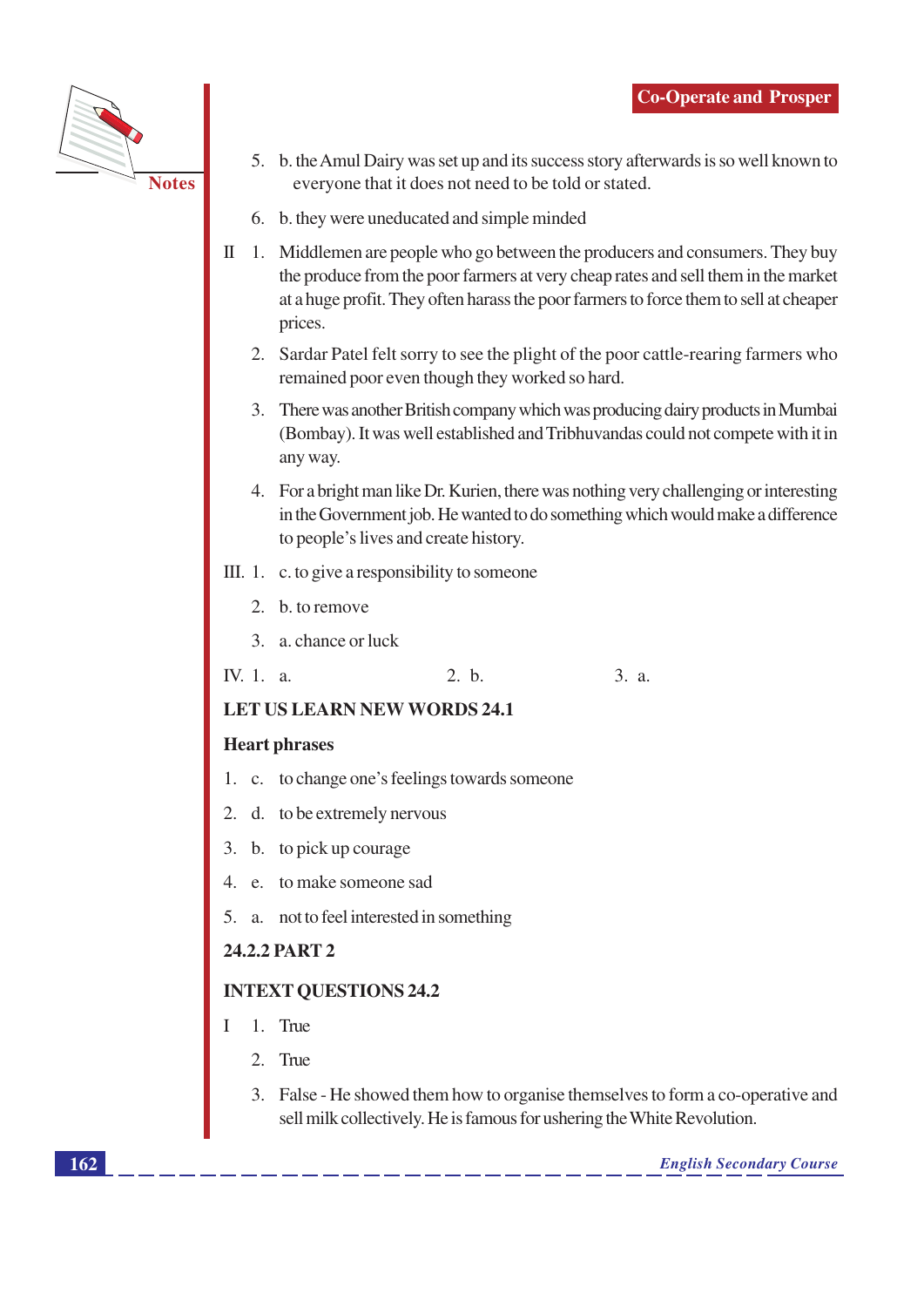- 4. False He shared the profits with the cattle farmers in the form of dividends.
- 5. True

# II Crossword

| <b>Across</b> | Down        |  |
|---------------|-------------|--|
| 1. award      | 2. wealthy  |  |
| 5. skill      | 3. reforms  |  |
| 7. revolution | 4. dividend |  |
|               |             |  |

6. largest

# **LET US LEARN NEW WORDS 24.2**

#### **Homophones**

- 1. hear/here
- 2. There/their
- $3.$  too/two
- 4. reeds/read
- 5. peel/peal

# **LET US DO 24.2**

- 1. All the three success stories have women leaders. All the three leaders convinced the people of the community to work in a cooperative way. In all three situations the community would not have been successful in achieving the three different aims if they had not agreed to work together and help each other.
- 2. Individual responses.

Accept all responses.

# 24.3 LET US LEARN GRAMMAR

# **A. PRONOUNS**

#### **Exercise 1**

- 1. Jannat unlocked the door. She was very tired so, she lay down on her bed to rest.
- 2. Hari and Babu work in the same company. They were deputed by their boss to buy some furniture for the office.
- 3. The students were very happy when the Principal told them that the school had organised an excursion for them.

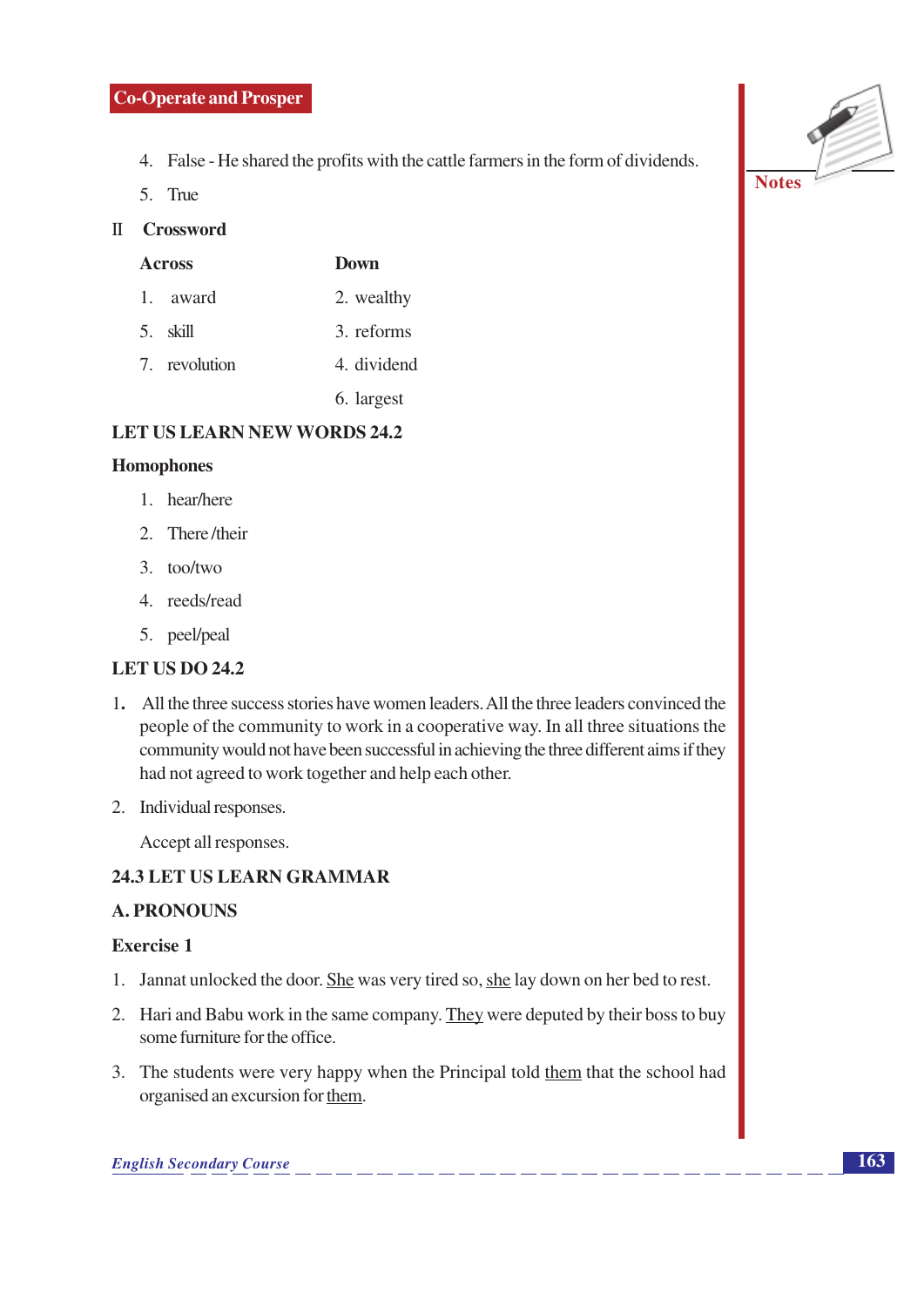

- 4. Hussain, Ali and Gokul wanted to be in the school cricket team. They requested the team captain to take them in the team. The captain said he would give them a chance to play in his team.
- The children made secret plans. They did not want the others to know anything. If the 5. others came to know their plans they would not let them go out.

# **Exercise 2**

- Bhim, let's organise a birthday party for Geeta next Sunday. What do you Nadia: think?
- I don't mind. But it was Raja who first suggested this. So, let us ask him if he is Bhim: free on that day.
- Nadia: Who all should we invite?
- Bhim: Ravi won't be here. He is going to Lucknow to see his aunt.
- Nadia: What about the food and drinks? Should we bring cooked food from home or should we buy it from the market?
- **Bhim**  $\rightarrow$ I think buying the food would be too expensive. Let each one of us bring one item.
- Nadia: Who do you think can arrange a music system for playing music? I would have brought mine but it has gone for repairs.
- Don't worry. My neighbours have one. They are nice people. If I request Bhim: them, they would surely lend it to me.
- That's good. Now coming back to our list, who else should we invite? Nadia:
- I think we can invite Rose who joined our school last week. She seems to be Bhim : a friendly girl.
- Nadia: Ok, so we will invite her. What about Sanjay? I think he gets along well with Geeta and with all of us. He is good at organising games and is also good at cracking jokes. He will entertain us and make us laugh.
- Bhim: Let's ask both Rose and Sanjay if they would like to join our party. It will be nice if they agree.

# **B. INFINITIVES**

# **Exercise 1**

- 1. If you travel abroad, remember to carry your passport.
- 2. I can't afford to reach the airport late.
- 3. He wants to watch the new movie.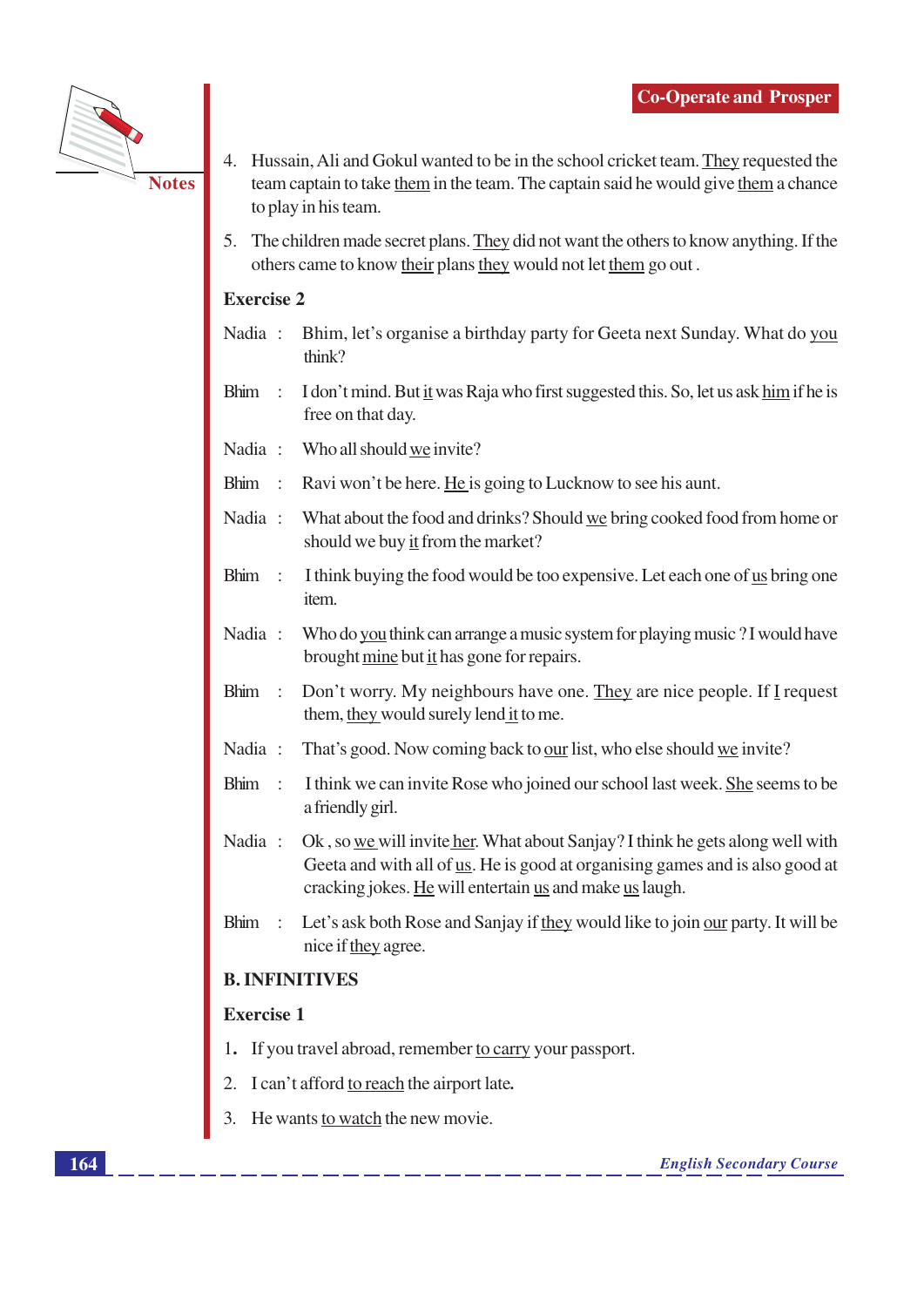#### **Co-Operate and Prosper**

- 4. He has gone to the market to buy vegetables.
- 5. It will be very cold up in the hills. Don't forget to wear your woolen cap.

### **Exercise 2**

- 1. I had better complete my presentation before going to bed.
- 2. You must follow the school rules.
- 3. I might visit my grandmother in September.
- 4. You should always check your spellings after you finish writing.
- 5. Our teacher made us practice many sums before the mathematics examination.
- 6. My older sister sometimes lets me borrow her new badminton racket.

#### **Exercise 3**

- 1. Mr. Jalani makes them do a lot of research on the internet.
- 2. Mr. Jalani wants them to make models and charts to explain concepts.
- 3. Mr. Jalani lets them watch videos and movies about famous personalities.
- 4. Their parents want them to do well in their exams.
- 5. The school expects them to behave properly.

#### 24.4 LET US WRITE

#### **Process Writing**

#### Exercise

Individual responses using the contents of the flow chart provided.

# **LET US DO 24.3**

# **Reading and Interpreting a Table**

### **Exercise 1**

- $1. \quad 30.2$
- 2. 217 gms 258 gms
- 3. 2002-2003
- 4. 1999-2000
- 5. 41 gms

#### **Exercise 2**

- 1. milk-producing countries
- 2. has substantially increased
- 3. average per capita availability

#### **English Secondary Course**